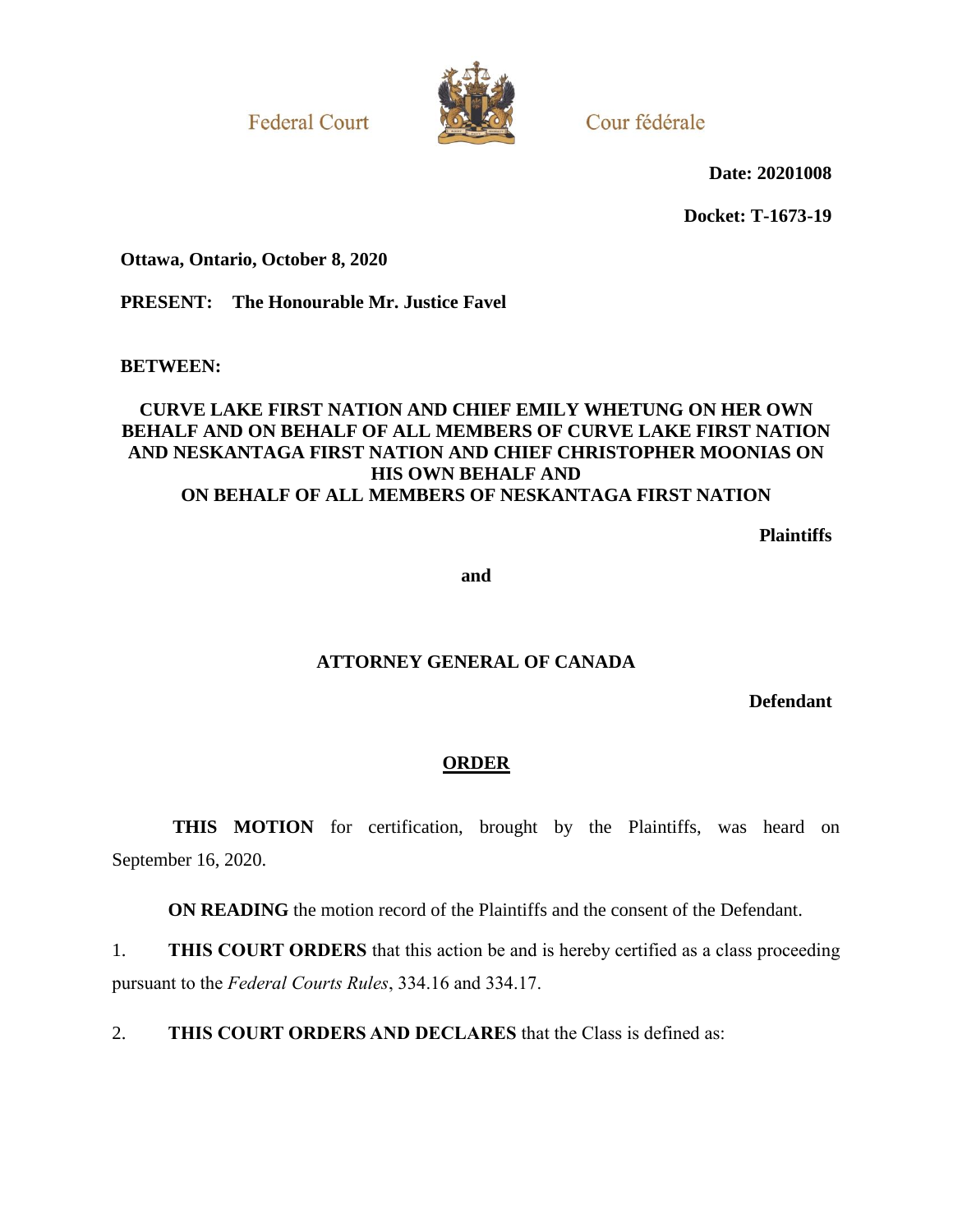- (a) *All persons other than Excluded Persons who:* 
	- (i) are members of a band, as defined in subsection 2(1) of the *Indian Act*, R.S.C. 1985, c, I-5 ("**First Nation**"), the disposition of whose lands is subject to that Act or the *First Nations Land Management Act*, S.C. 1999, c. 24 ("**First Nations Lands**"), and whose First Nations Lands were subject to a drinking water advisory (whether a boil water, do not consume, or do not use advisory, or the like) that lasted at least one year from November 20, 1995 to present ("**Impacted First Nations**");
	- (ii) had not died before November 20, 2017; and
	- (iii) ordinarily resided in an Impacted First Nation while it was subject to a drinking water advisory that lasted at least one year; and
- (b) *Curve Lake First Nation, Neskantaga First Nation, and any other Impacted First Nation that elects to join this action in a representative capacity ("Participating Nations").*

"**Excluded Persons**" are members of Tsuu T'ina Nation, Sucker Creek First Nation, Ermineskin Cree Nation, the Blood Tribe, and the Okanagan Indian Band, and Michael Darryl Isnardy.

3. **THIS COURT ORDERS AND DECLARES** that until the claims asserted in this class proceeding are fully and finally decided, settled, discontinued, or abandoned, including the exhaustion of all rights of appeal, leave of the Court is required to commence any other proceeding on behalf of any member of the Class in respect of the claims asserted in this action, save and except for proceedings commenced on behalf of those members of the Class who opt out of this class proceeding in the manner prescribed below.

4. **THIS COURT ORDERS AND DECLARES** that the following common issues be and are hereby certified for resolution on behalf of the Class as a whole:

(a) *From November 20, 1995 to the present, did the Defendant owe a duty or an obligation to Class members to take reasonable measures to provide them with, or*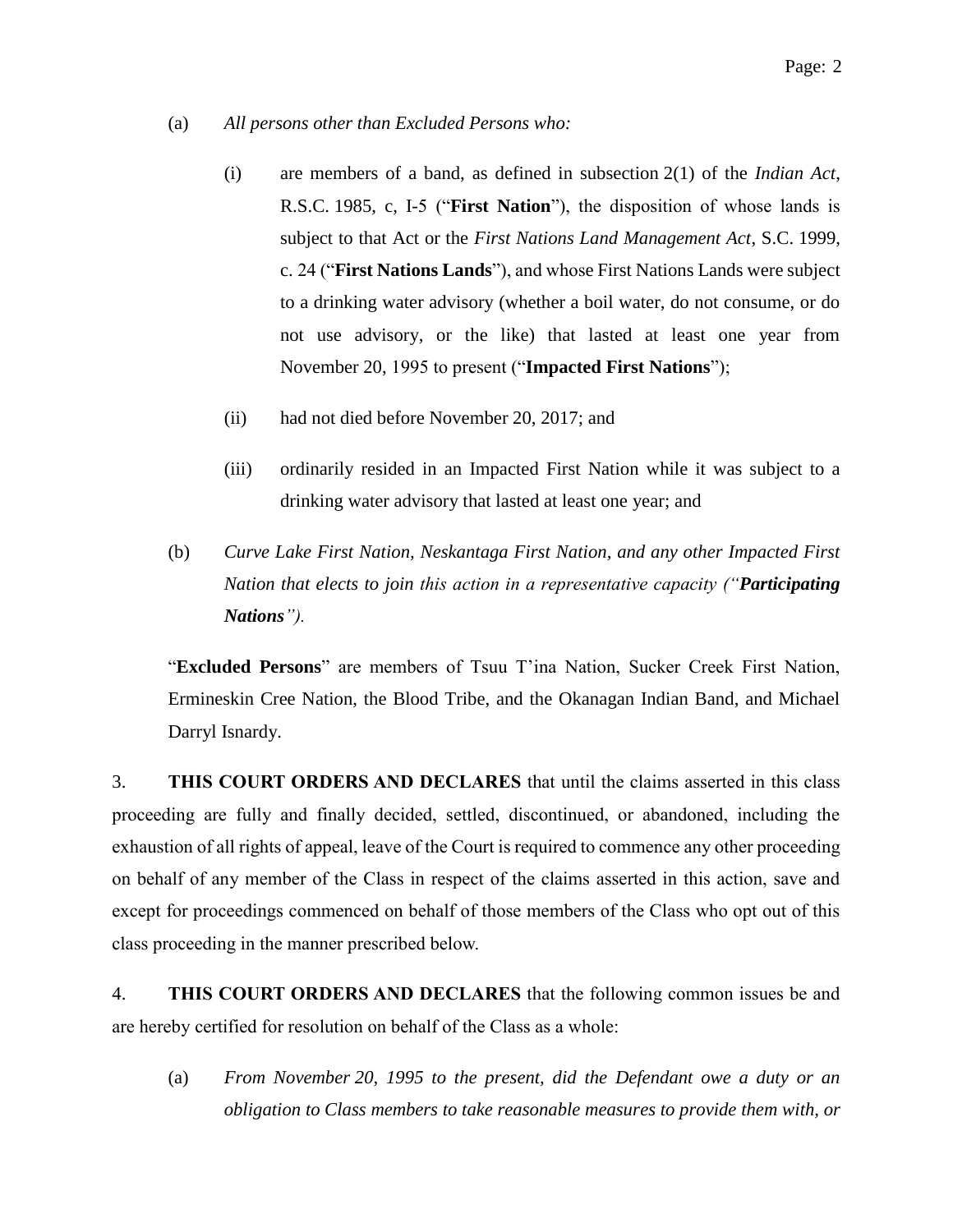*ensure they were provided with, or refrain from barring, adequate access to water that is safe for human use?*

5. **THIS COURT ORDERS AND DECLARES** that a sub-group be and is hereby recognized for the members of each Impacted First Nation, and the First Nation itself, if it is a Participating Nation;

6. **THIS COURT ORDERS AND DECLARES** that the following common issues be and are hereby certified for resolution on behalf of each sub-group:

- (a) *If the answer to common issue 4(a) is "yes", did Canada breach its duties or obligations to members of the sub-group?*
- (b) *If the answer to common issue 6(a) is yes, is any breach of the Charter of Rights and Freedoms ("Charter") saved by s. 1 of the Charter?*
- (c) *If the answer to common issue 6(a) is yes, did the Defendant's breach cause a substantial and unreasonable interference with Class members' or their First Nations' use and enjoyment of their lands?*
- (d) *If the answer to common issue 6(a) is "yes" and the answer to common issue 6(b) is "no", are damages available to members of the sub-group under s. 24(1) of the Charter?*
- (e) *Can the causation of any damages suffered by members of the sub-group be determined as a common issue?*
- (f) *Can the Court make an aggregate assessment of all or part of any damages suffered by members of the sub-group?*
- (g) *Does the Defendant's conduct justify an award of punitive damages, and if so, in what amount?*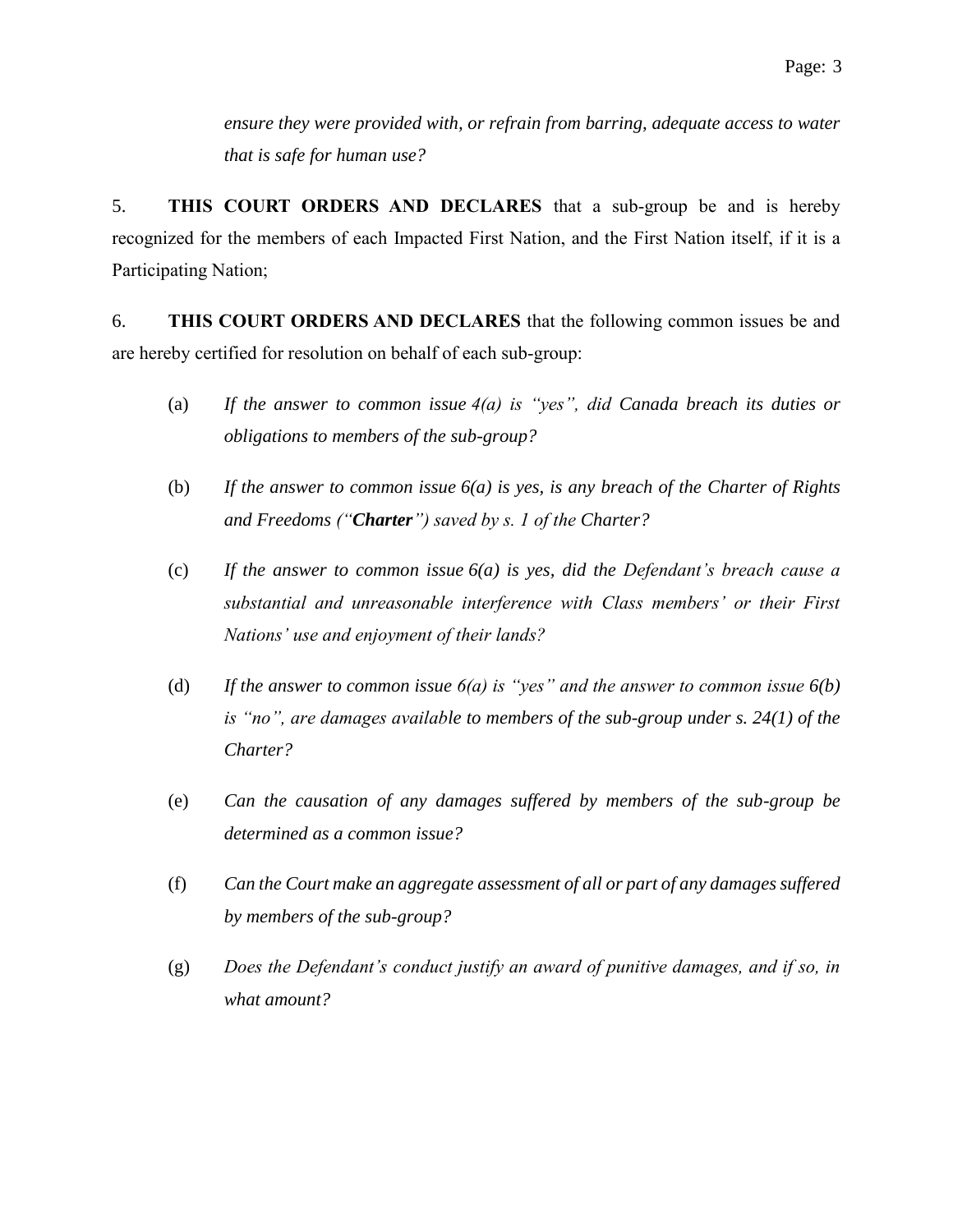- (h) *Should the Court order that the Defendant take measures to provide or ensure that members of the sub-group are provided with, or refrain from barring, adequate access to clean tap water?* 
	- (i) If so, what measures should be ordered?

7. **THIS COURT ORDERS AND DECLARES** that Chief Emily Whetung, Curve Lake First Nation, Chief Christopher Moonias, and Neskantaga First Nation are hereby appointed as Representative Plaintiffs for the Class.

8. **THIS COURT ORDERS AND DECLARES** that McCarthy Tétrault LLP and Olthuis Kleer Townshend are hereby appointed as class counsel ("**Class Counsel**").

9. **THIS COURT ORDERS AND DECLARES** that the Plaintiffs and the Defendant shall make reasonable efforts to agree on the appointment of an administrator for the purpose of giving notice of the certification of this class proceeding (the "**Administrator**"). The Parties shall advise the Court of the appointment of the Administrator within sixty (60) days of the date of this Order, failing which the Court shall appoint an appropriately qualified Administrator.

10. **THIS COURT ORDERS** that class members shall be notified that this action has been certified as a class proceeding as follows, which shall be and is hereby deemed adequate notice:

- (a) *by posting the Short Form Notice set out in Schedule "A" and Long Form Notice set out in Schedule "B", and the French language translations of these documents, as agreed upon by the parties, on the respective websites of Class Counsel, the Defendant, and the Administrator;*
- (b) *by the Administrator publishing the Short Form Notice in the newspapers set out in Schedule "C" attached hereto, in ¼ of a page size in the weekend edition of each newspaper, if possible;*
- (c) *by the Administrator distributing the Short Form Notice to all offices of Curve Lake First Nation, Neskantaga First Nation, and the Assembly of First Nations;*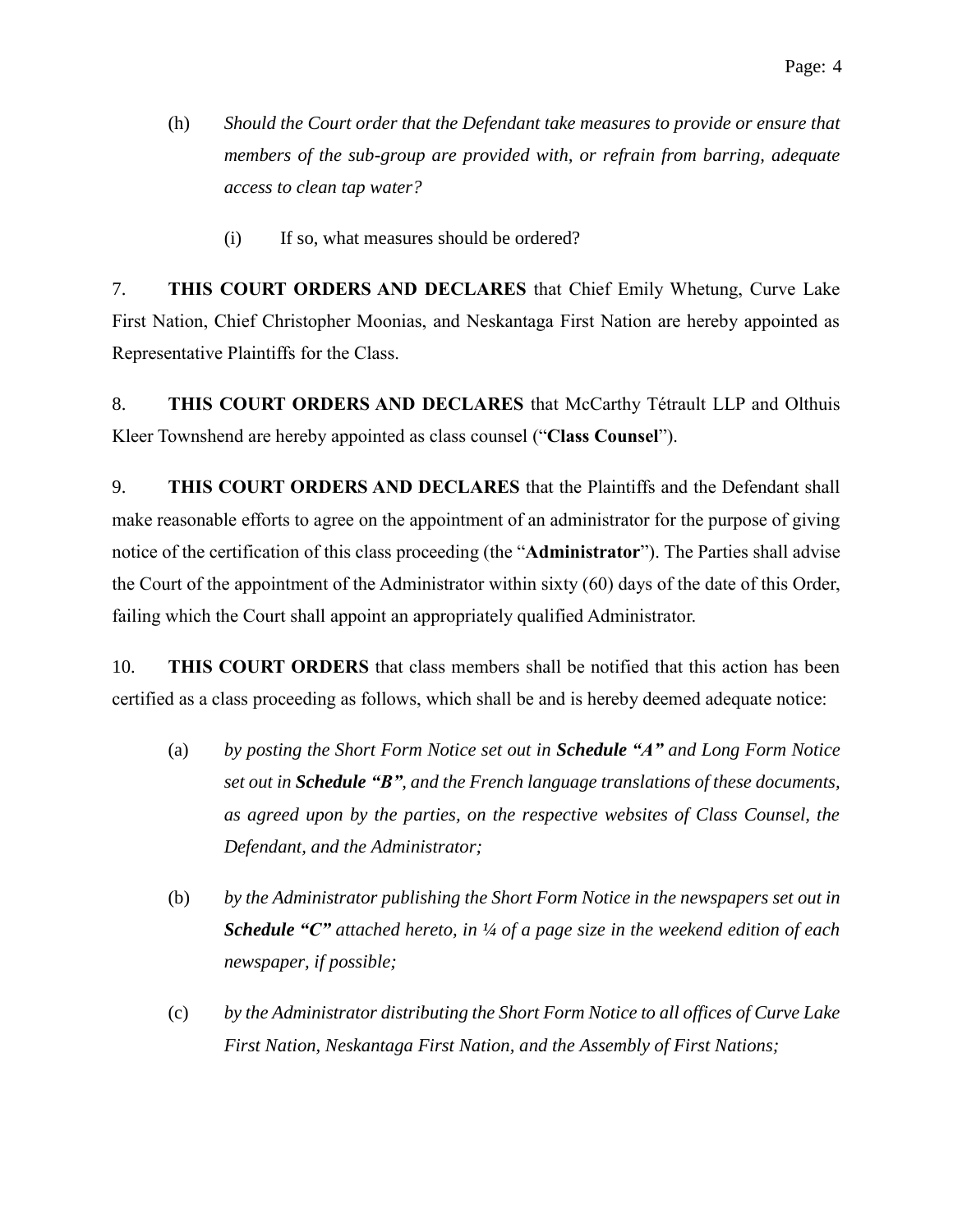- (d) *by the Administrator forwarding the Short Form Notice and Long Form Notice to any Class member who requests them;*
- (e) *by the Administrator forwarding the Short Form Notice and Long Form Notice to the Chiefs of every Impacted First Nation identified in accordance with paragraph 12, below, except for Excluded Persons;*
- (f) *by the Administrator forwarding the Short Form Notice and Long Form Notice to the band office or similar office of every Impacted First Nation identified in accordance with paragraph 12, below, except for Excluded Persons, together with a request that they be posted in a prominent place;*
- (g) *by the Administrator establishing a national toll-free support line, to provide assistance to Class members, family, guardians, or other persons who make inquiries on their own behalf or on behalf of Class members.*

11. **THIS COURT ORDERS** that the Defendant shall be responsible for the cost of giving notice of the certification of a class proceeding as set out in paragraph 10, above.

12. **THIS COURT ORDERS** that within 30 days of the date of this Order, the Plaintiffs and the Defendant shall exchange a list setting out their best information on the names of the First Nations that are eligible to opt into the Class, and taken together these lists shall constitute the means of identifying the First Nations that are entitled to direct notice for the purpose of paragraphs 10(e) and 10(f), above.

13. **THIS COURT ORDERS** that a class member may opt out of this class proceeding by delivering a signed opt-out coupon, a form of which is attached as **Schedule "D"**, or some other legible signed request to opt out, within one-hundred-and-twenty (120) days of the date on which notice is first published in accordance with paragraph 10(b), above (the "**Opt Out Deadline**"), to the Administrator. The Short Form Notice and Long Form Notice shall state the Opt Out Deadline and the address of the Administrator for the purpose of receiving opt-out coupons.

14. **THIS COURT ORDERS** that no Class Member may opt out of this class proceeding after the Opt Out Deadline, except with leave of the Court.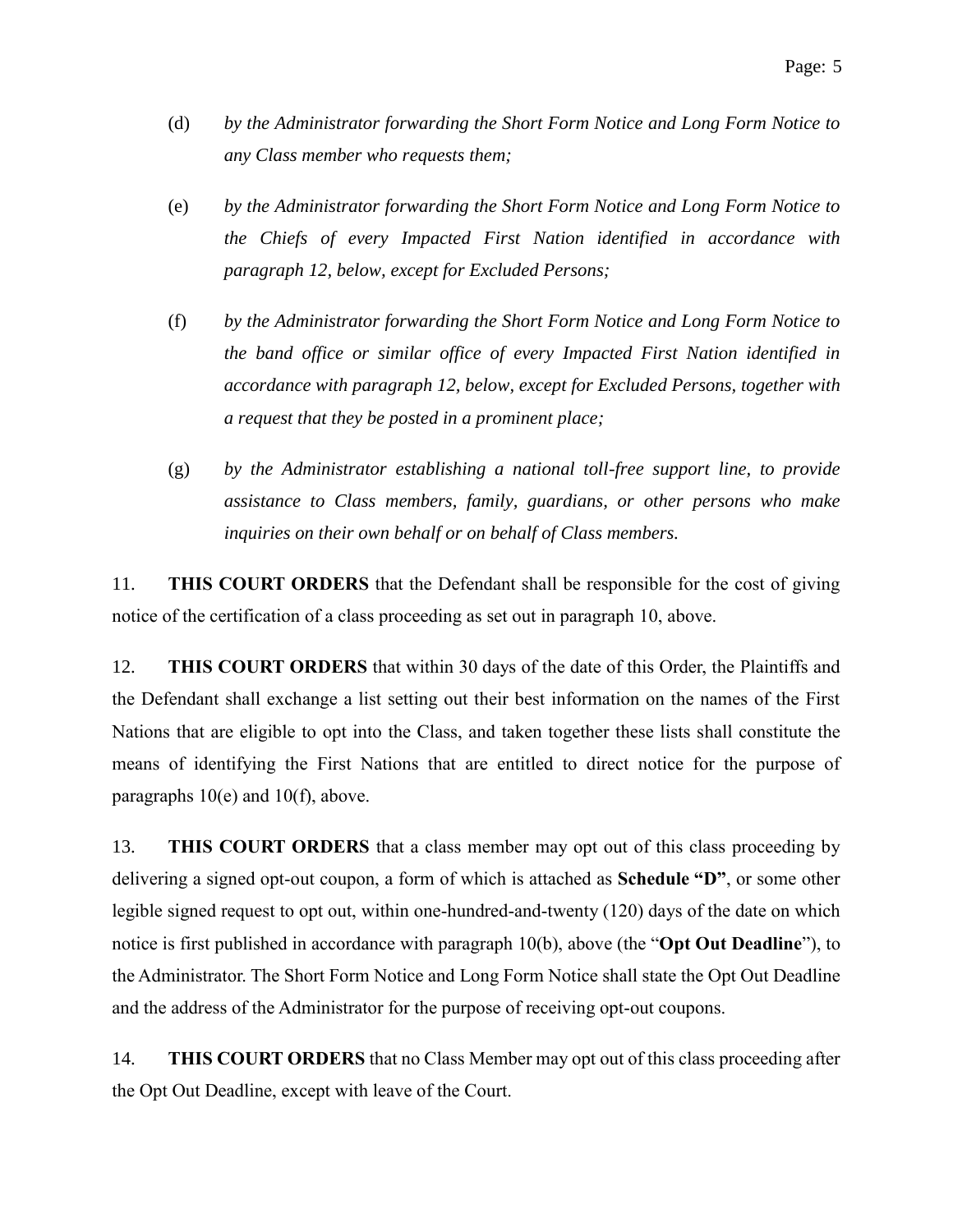15. **THIS COURT ORDERS** that the Administrator shall serve on the parties and file with the Court, within sixty (60) days of the expiry of the Opt Out Deadline, an affidavit listing all persons who have opted out of the class proceeding, if any.

16. **THIS COURT ORDERS** that any Impacted First Nation may opt into this class proceeding by retaining Class Counsel no fewer than one-hundred-and-twenty (120) days before the disposition of any of the common issues (the "**Opt In Deadline**"), to Class Counsel, at the address set out in paragraph 11, above.

17. **THIS COURT ORDERS** that no Class member may opt into this class proceeding after the Opt In Deadline, except with leave of the Court.

18. **THIS COURT ORDERS** that Class Counsel shall serve on the parties and file with the Court, within sixty (30) days of the expiry of the Opt In Deadline, a list of all the Impacted First Nations that have opted into the class proceeding.

19. **THIS COURT DECLARES** that the Litigation Plan attached hereto as [Appendix](#page-18-0) 1 is a workable method of advancing the class proceeding on behalf of the Class.

20. **THIS COURT ORDERS** that each party shall bear its own costs of the within motion for certification of this class proceeding.

> "Paul Favel" Judge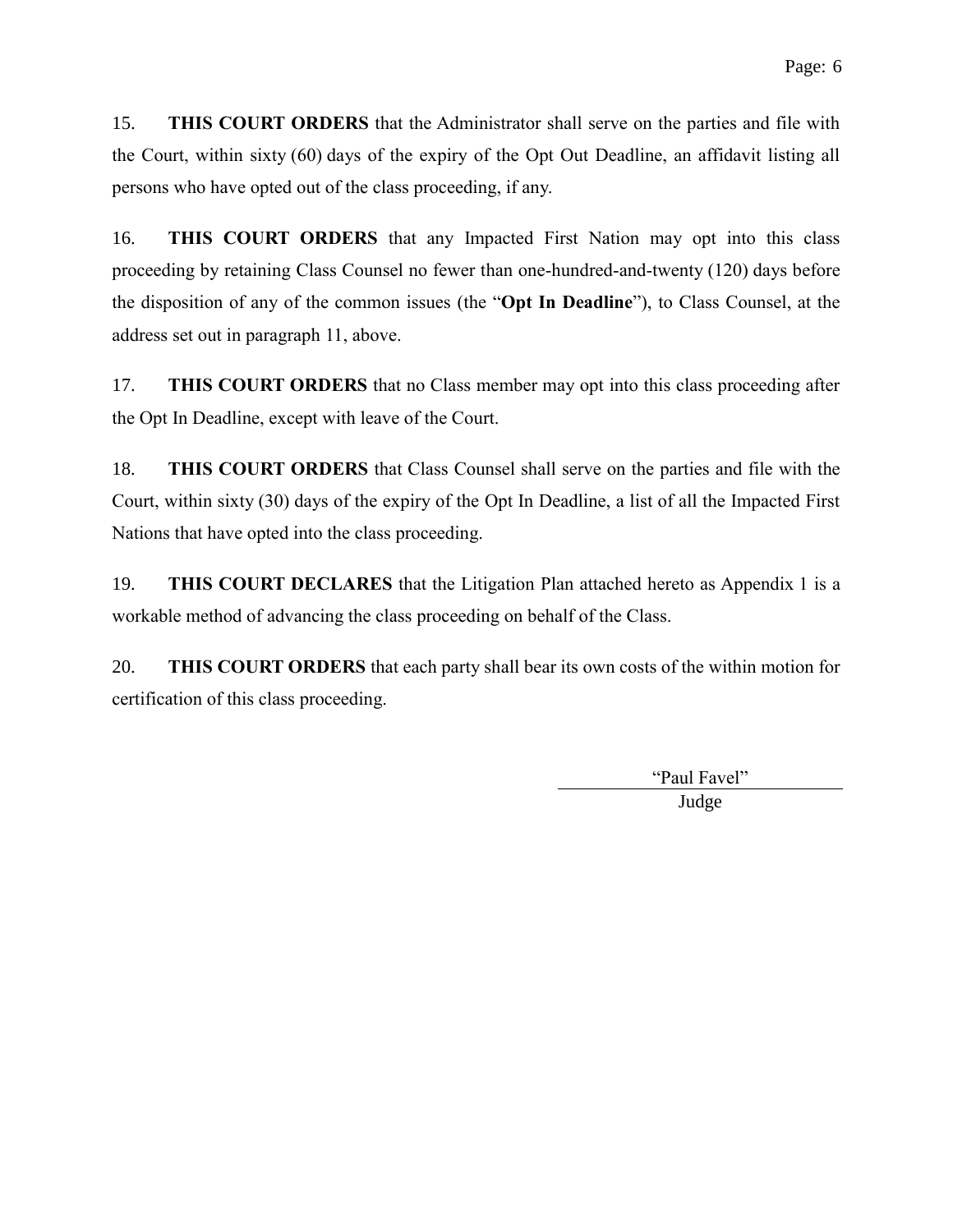### **Schedule A**

#### Legal Notice

# **Are You a Member of a First Nation That Has Been Subject To A Long-Term Drinking Water Advisory?**

*A Lawsuit May Affect You and Your First Nation. Please Read this Carefully.*

You could be affected by class action litigation regarding the lack of access to clean drinking water on First Nations reserves.

The Manitoba Court of Queen's Bench and the Federal Court of Canada decided that a class action on behalf of a "Class" of both First Nations and band members may proceed. Band members can choose whether to stay in the Class. First Nations can choose whether to join the Class. There is no money available now and no guarantee that the class action will succeed.

The Courts appointed Tataskweyak Cree Nation, Chief Doreen Spence, Curve Lake First Nation, Chief Emily Whetung, Neskantaga First Nation, and Chief Christopher Moonias to act as representative Plaintiffs for the Class.

### **What is this case about?**

This class action asserts that Canada breached its obligations by failing to ensure that First Nations communities had adequate access to clean drinking water. The class action asserts that members of these communities and the communities themselves were harmed emotionally, physically, financially, and spiritually. The class action asserts that Canada has breached its fiduciary duties, its duty of care, and the *Charter of Rights and Freedoms*. The Court has not decided whether any of these assertions are true. If there is no settlement, the Plaintiffs will have to prove their claims in Court.

If you have questions about this class action, you can contact **Eric Khan** 1(800) 538-0009 or info@classaction2.com.

#### **Who represents the class?**

The Court has appointed McCarthy Tétrault LLP and Olthuis Kleer Townshend LLP to represent the Class as "Class Counsel". You do not have to pay Class Counsel, or anyone else, to participate. If Class Counsel obtains money or benefits for the Class they may ask for lawyers' fees and costs, which would be deducted from any money or benefits recovered for Class members.

### **Individuals Class Members: Who is included and who is excluded?**

**Band Members Included:** The Class includes band members (as defined by the *Indian Act*): (a) whose reserve was subject to a drinking water advisory (such as a boil water advisory, etc.) that lasted at least one year at any time from November 20, 1995 to the present; (b) had not died before November 20, 2017; and (c) ordinarily lived on their reserve.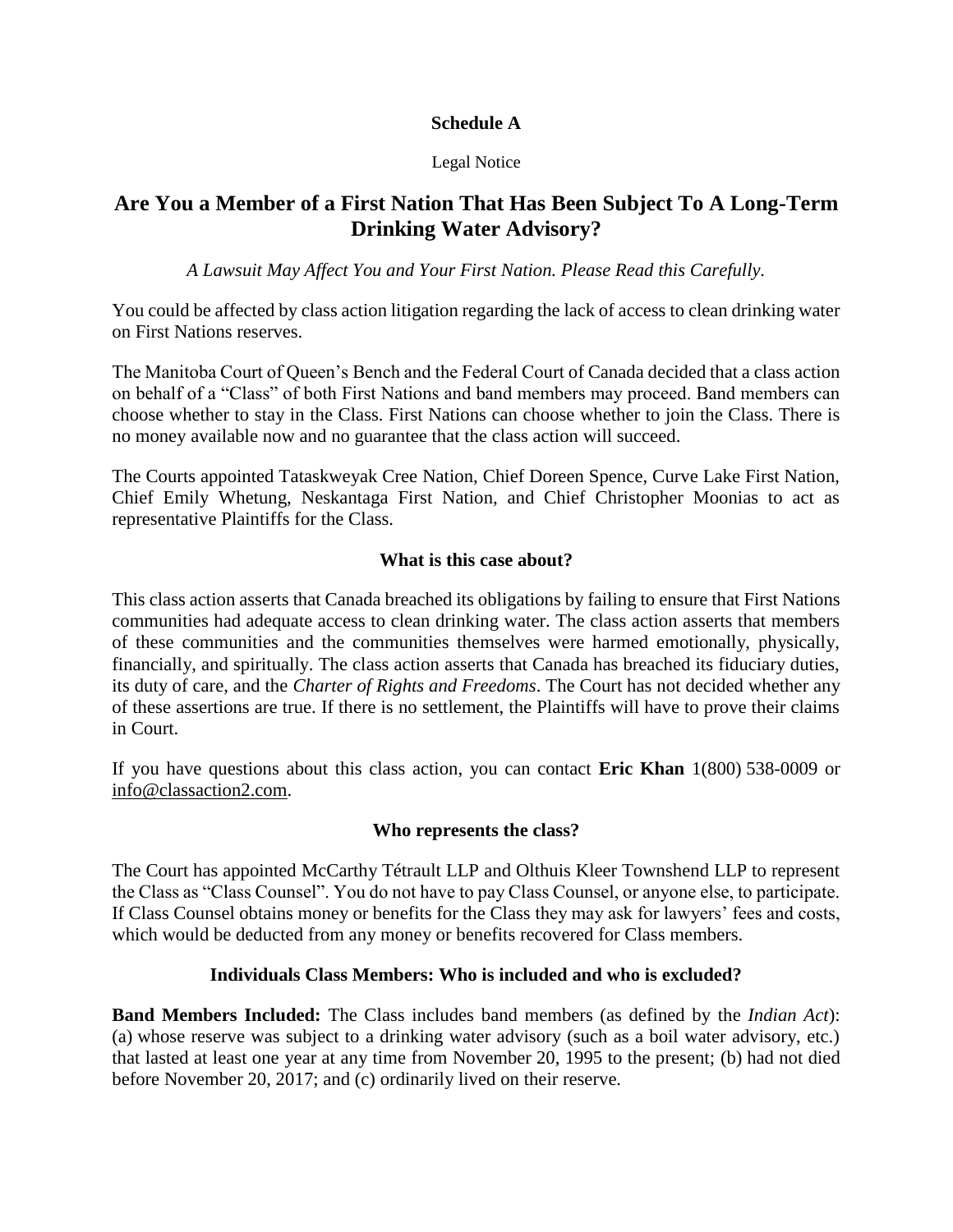**Band Members Excluded:** Members of the Tsuu T'ina Nation, Sucker Creek First Nation, Ermineskin Cree Nation, the Blood Tribe, Okanagan Indian Band, and Michael Darryl Isnardy are excluded from this class action.

#### **Individuals: What are your options?**

**Stay in the Class:** To stay in the Class, you do not have to do anything. If the Class obtains money or benefits, Class Counsel will give notice about how to ask for your share. You will be legally bound by all orders and judgments, and you will not be able to sue Canada about the legal claims in this case.

### **Staying in the Class will not impact the supports received from community-based agencies that are funded by any government.**

**Get out of the Class:** If you do not want to participate in this class action litigation, you need to remove yourself by opting out. If you opt out, you cannot get money or benefits from this litigation. To opt out, please visit **[NTD: Insert Administrator's website for this action]** to obtain an opt out coupon, or write to CA2 Inc., 9 Prince Arthur Avenue, Toronto, Ontario M5R 1B2 requesting to be removed from this class action. Please include your name, address, telephone number, and signature. **Your request to opt out must be sent by [NTD: 90 days from the date of the first publication of notice].**

### **First Nations: What are your options?**

**Elect to join the Class:** First Nations that wish to join the Class and assert claims on behalf of their community must take action to opt in. To opt in, or to seek more information, please contact the Administrator at 1(800)538-0009 or info@classaction2.com. First Nations may also contact Class Counsel Stephanie Willsey (toll free:1-877-244-7711; swillsey@mccarthy.ca) or Class Counsel Kevin Hille ((416) 598-3694; khille@oktlaw.com). **Your request to opt in must be sent no later than 120 days before Class members' claims are determined.**

### **How Can I Get More Information?**

**Name of Administrator: CA2 Contact Information: 1(800)538-0009 or info@classaction2.com** 

#### **Getting Information To People Who Need It**

The representative Plaintiffs and Class Counsel ask for the help of health care workers, social workers, First Nations community leaders, family members, caregivers and friends of Class members in getting information to Class members who would have trouble reading or understanding this notice. More information about this lawsuit is available at the website or by contacting the Administrator. Please show this notice to people who may be impacted by this lawsuit or their caregivers.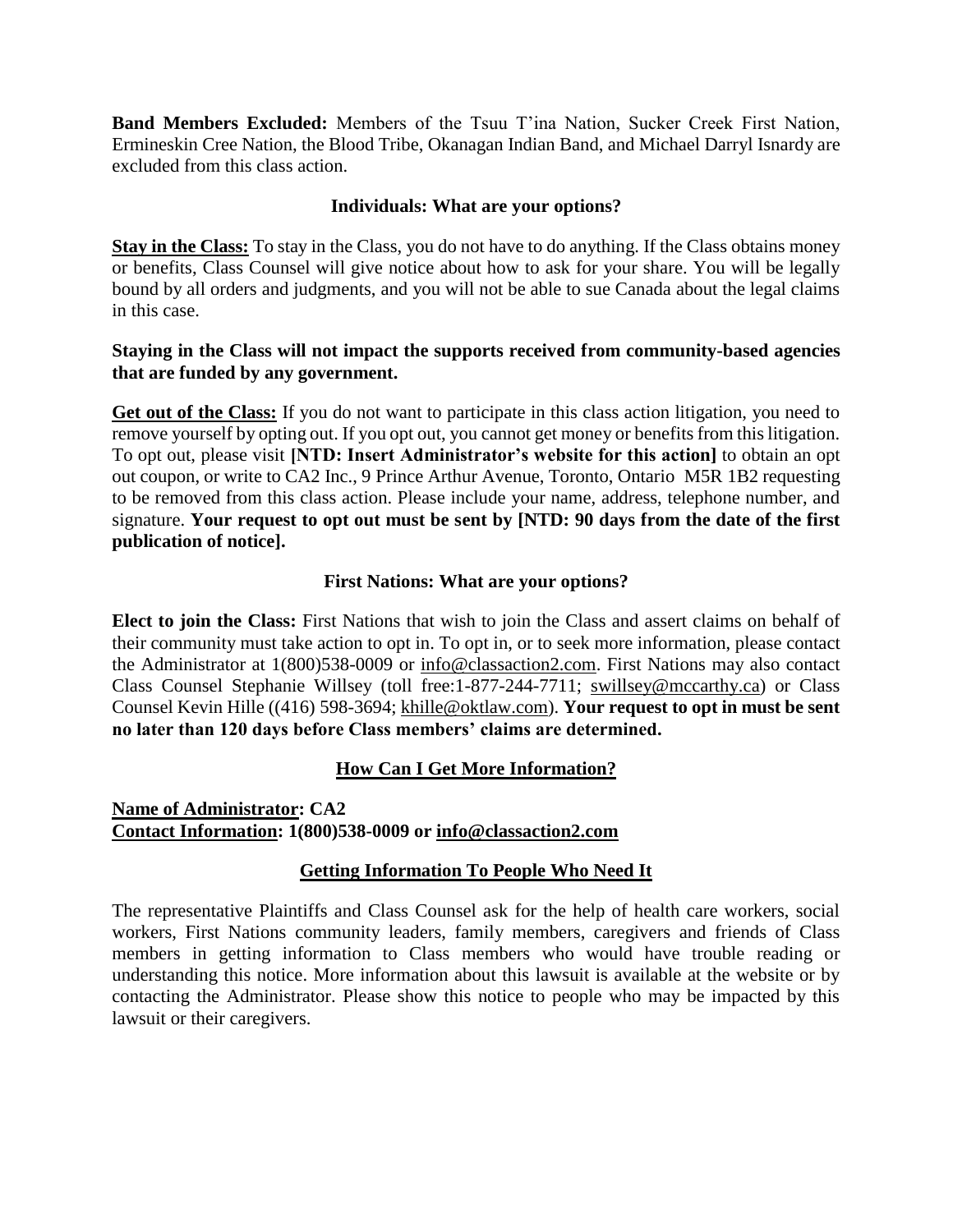### **Schedule B**

# **Are You a Member of a First Nation That Has Been Subject To A Long-Term Drinking Water Advisory?**

If YES, A Class Action May Affect Your Rights and the Rights of First Nations

# A court authorized this notice

- You could be affected by a class action involving access to clean drinking water in your First Nation Communities.
- The Manitoba Court of Queen's Bench and the Federal Court of Canada has decided that class actions on behalf of a "Class" of both First Nations and band members may proceed. Band members can choose whether to stay in the Class. First Nations can choose whether to join the Class. The Courts appointed Tataskweyak Cree Nation, Chief Doreen Spence, Curve Lake First Nation, Chief Emily Whetung, Neskantaga First Nation, and Chief Christopher Moonias to act as representative Plaintiffs for the Class.
- The Courts have not decided whether Canada did anything wrong, and there still has to be a Court case about whether Canada did anything wrong. There is no money available now and no guarantee there will ever be any money. However, your rights are affected, and you have a choice to make now. This notice is to help you and your First Nation make that choice.

| <b>INDIVIDUAL BAND MEMBERS: YOUR LEGAL RIGHTS AND OPTIONS AT THIS</b><br><b>STAGE</b>                        |                                                                                                                                                                                                                                                                                                                                                                              |  |  |  |
|--------------------------------------------------------------------------------------------------------------|------------------------------------------------------------------------------------------------------------------------------------------------------------------------------------------------------------------------------------------------------------------------------------------------------------------------------------------------------------------------------|--|--|--|
| <b>DO NOTHING:</b><br><b>KEEP YOUR</b><br><b>RIGHTS</b><br><b>UNDER THE</b><br><b>CLASS</b><br><b>ACTION</b> | Stay in these lawsuits and wait for the outcome. Share in possible<br>benefits from the outcome but give up certain individual rights.<br>By doing nothing, you keep the possibility of receiving money or other<br>benefits that may come from a trial or settlement. But, you give up any rights<br>to sue Canada on your own about the same legal claims in this lawsuit. |  |  |  |
| <b>REMOVE</b><br><b>YOURSELF</b><br>(OPT OUT)                                                                | Get out of these lawsuits and get no benefits from it. Keep rights.<br>If you ask to opt out and money or benefits are later awarded to Class<br>members, you won't get a share. But, you keep any rights to sue Canada on<br>your own about the same legal claims in this lawsuit.                                                                                          |  |  |  |
| <b>FIRST NATIONS: YOUR LEGAL RIGHTS AND OPTIONS AT THIS STAGE</b>                                            |                                                                                                                                                                                                                                                                                                                                                                              |  |  |  |
| <b>CHOOSE TO</b><br><b>JOIN THE</b><br><b>CLASS (OPT)</b><br>IN)                                             | Join the Class. If you join, your First Nations might share in money and<br>benefits from the outcome.<br>By joining the Class (opting in), First Nations might receive money or other<br>benefits, including water infrastructure, that may come from a trial or<br>settlement in the Class Action. Opting in is an easy process, and there is no<br>cost to opt in.        |  |  |  |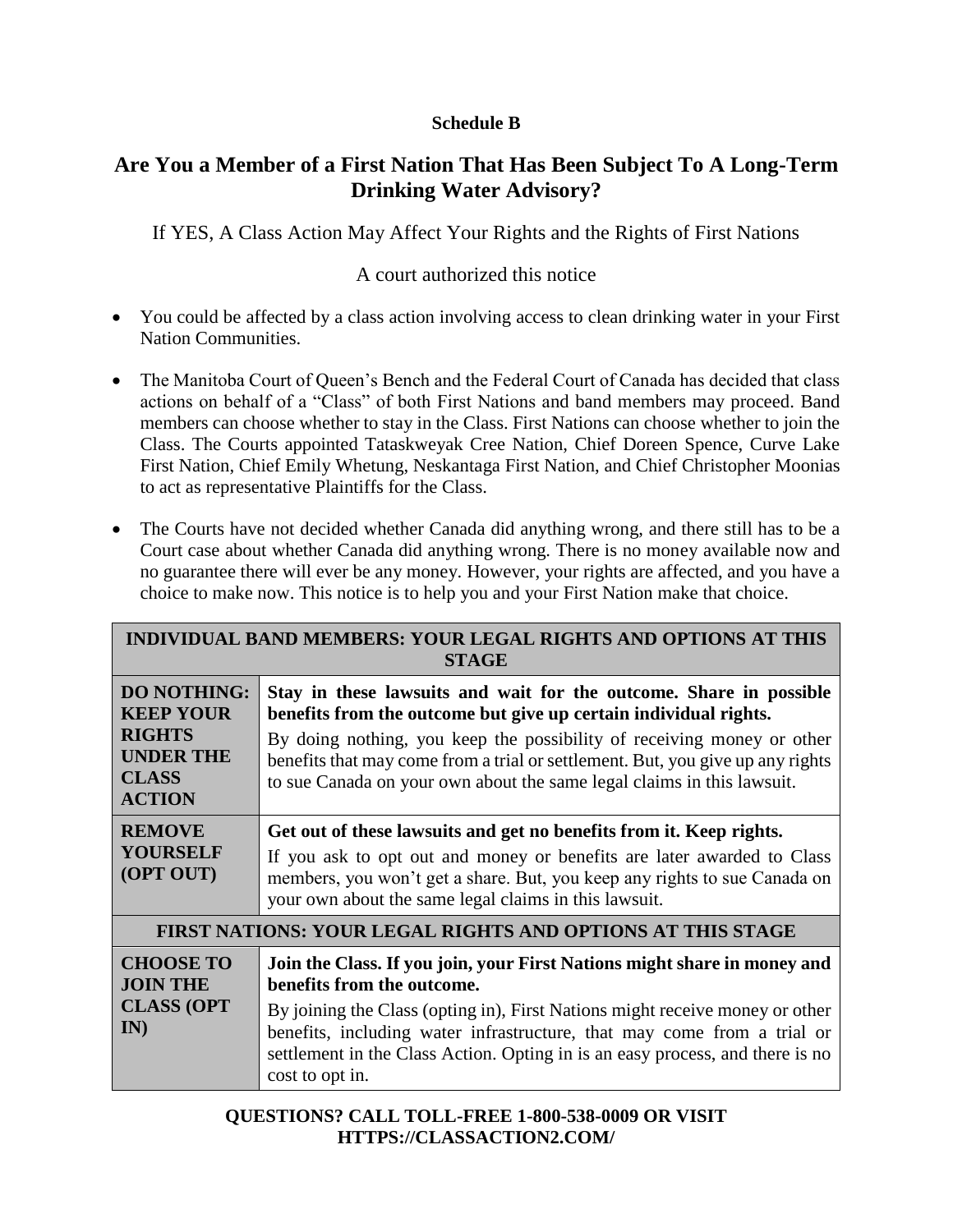| <b>DO NOTHING:</b> | By doing nothing, your First Nation will lose the possibility of receiving      |  |
|--------------------|---------------------------------------------------------------------------------|--|
| <b>LOSE YOUR</b>   | money and other benefits if the Class Action succeeds.                          |  |
| <b>FIRST</b>       | If First Nations do not join the Class (opt in) and money or benefits are later |  |
| NATION'S           | awarded, your First Nation won't share in those.                                |  |
| <b>RIGHTS</b>      | By not opting-in, your First Nation may keep any rights to sue Canada about     |  |
| <b>UNDER THE</b>   | the same legal claims in this litigation.                                       |  |
| <b>CLASS</b>       |                                                                                 |  |
| <b>ACTION</b>      |                                                                                 |  |

- Lawyers must prove the claims against Canada at a trial or a settlement must be reached. If money or benefits are obtained you will be notified about how to ask for your share.
- Your options are explained in this notice. To be removed from the litigation, individual band members must ask to be removed by **[NTD: 90 days from the first publication of notice.]**. To join the Class Action, First Nations must send their opt in notice no later than 120 days before Class members' claims are to be determined.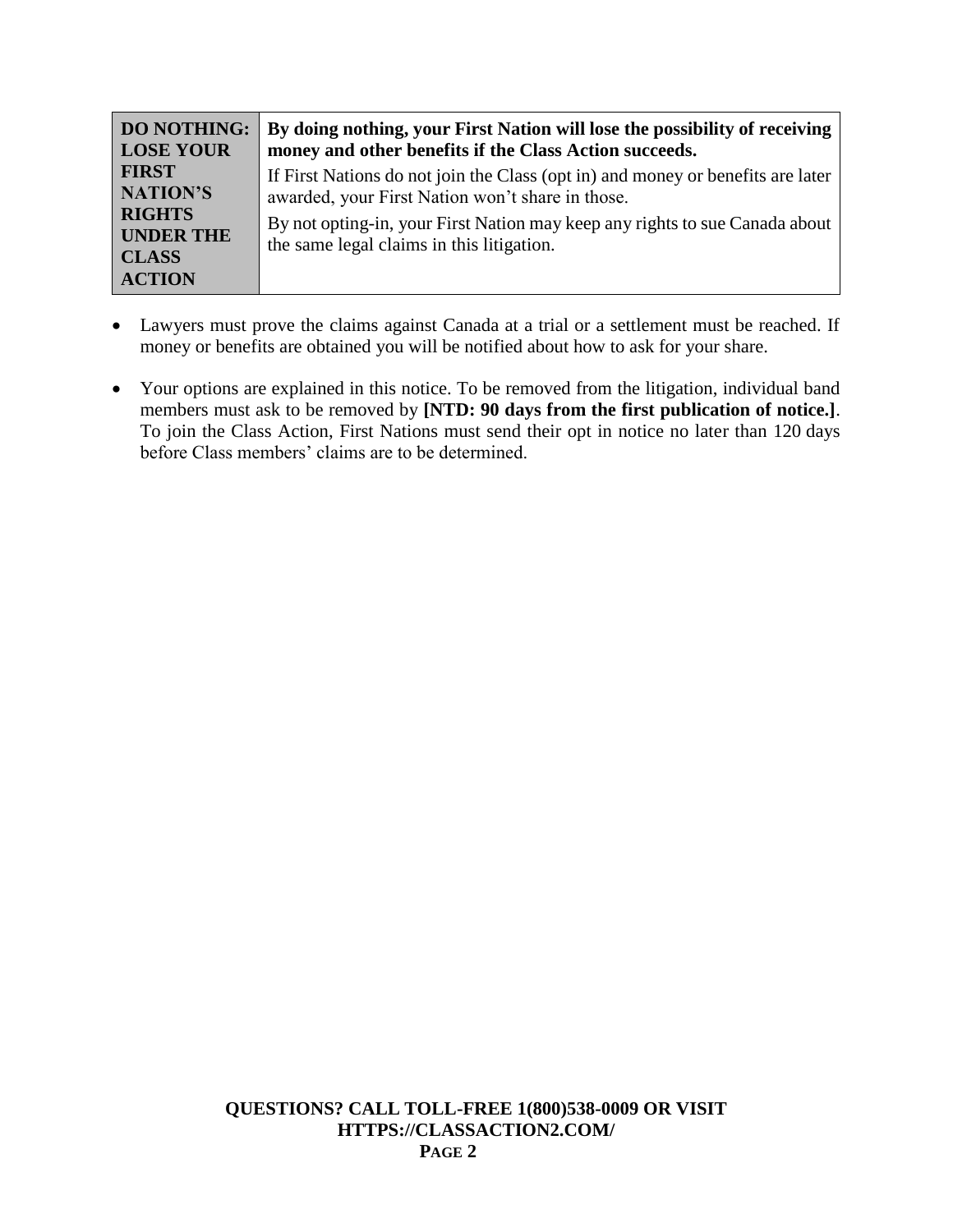| <b>WHAT THIS NOTICE CONTAINS</b>                                                       |          |  |  |  |
|----------------------------------------------------------------------------------------|----------|--|--|--|
| <b>BASIC INFORMATION</b>                                                               | Page 3-5 |  |  |  |
| 1. Why was this notice issued?                                                         |          |  |  |  |
| 2. What is this litigation about?                                                      |          |  |  |  |
| 3. Why are these class actions?                                                        |          |  |  |  |
| 4. Who is a member of the Class?                                                       |          |  |  |  |
| 5. What are the Plaintiffs asking for?                                                 |          |  |  |  |
| 6. Is there any money available now?                                                   |          |  |  |  |
| <b>YOUR RIGHTS AND OPTIONS</b>                                                         | Page 5   |  |  |  |
| 7. What happens if I do nothing?                                                       |          |  |  |  |
| 8. What if I don't want to be in the Class?                                            |          |  |  |  |
| 9. If a former resident remains in the Class will that impact their current placement? |          |  |  |  |
| THE LAWYERS REPRESENTING YOU                                                           | Page 6   |  |  |  |
| 10. Do I have a lawyer in the case?                                                    |          |  |  |  |
| 11. How will the lawyers be paid?                                                      |          |  |  |  |
| <b>A TRIAL</b>                                                                         | Page 6   |  |  |  |
| 12. How and when will the Court decide who is right?                                   |          |  |  |  |
| 13. Will I get money after the trial?                                                  |          |  |  |  |
| <b>GETTING MORE INFORMATION</b>                                                        | Page 6   |  |  |  |

14. How do I get more information? How to I get this information to people who need it?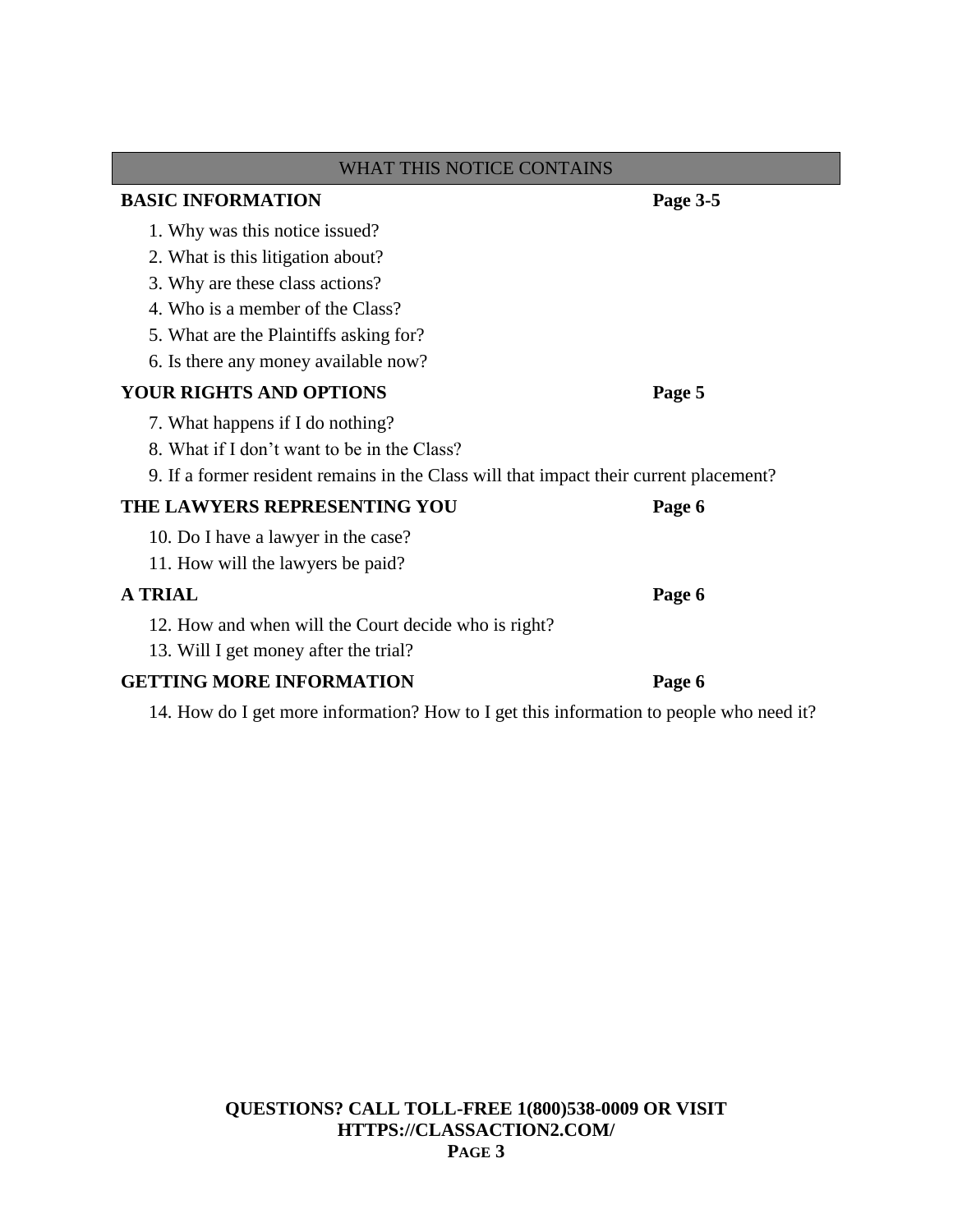### **BASIC INFORMATION**

### **1. Why is there a notice?**

The Courts have "certified" Class Actions. This means that the lawsuits meets the requirements for class actions and may proceed to trial. If you are included, you may have legal rights and options before the Courts decide whether the claims being made against Canada on your behalf are correct. This notice attempts to explain all of these things.

Chief Justice Joyal of the Manitoba Court of Queen's Bench is currently overseeing the case known as *Tataskweyak Cree Nation and Chief Doreen Spence v. Canada*. Justice Favel of the Federal Court of Canada is currently overseeing the case known as *Curve Lake First Nation, Chief Emily Whetung, Nesktanaga First Nation, and Chief Christopher Moonias v. Canada*. The persons who sued are called the Plaintiffs. Canada is the Defendant. A link to the latest version of the Statement of Claim (the legal document that makes the allegations against Canada) can be found here: https://www.mccarthy.ca/en/class-action-litigation-drinking-water-advisories-first-nations-0

### **2. What is this litigation about?**

These Class Actions assert that Canada breached its obligations by failing to ensure that First Nations communities had adequate access to clean drinking water. The Class Actions also assert that members of these communities and the communities themselves were harmed emotionally, physically, financially, and spiritually. The Class Actions assert that Canada has breached its fiduciary duties, its duty of care, and the *Charter of Rights and Freedoms*. The Courts have not decided (and Canada has not admitted) that any of these assertions are true. If there is no settlement with Canada, the Plaintiffs will have to prove their claims in Court.

### **If you are having a difficult time dealing with these issues, or have questions about the Class Action, you can call 1 (800) 538-0009 for assistance.**

#### **3. Why is this a class action?**

In a class action, the "representative plaintiffs" (in this case, Tataskweyak Cree Nation, Chief Doreen Spence, Curve Lake First Nation, Chief Emily Whetung, Nesktanaga First Nation, and Chief Christopher Moonias) sued on behalf of individual band members and First Nations who have similar claims. All of these individual band members are part of the "Class" or "Class Members", as are First Nations who choose to join the Class Action. The Court resolves the issues for all Class Members in one case, except (in the case of individual band members) for those who remove themselves from (opt out of) the Class and (in the case of First Nations) for those that do not join (opt into) the Class Action.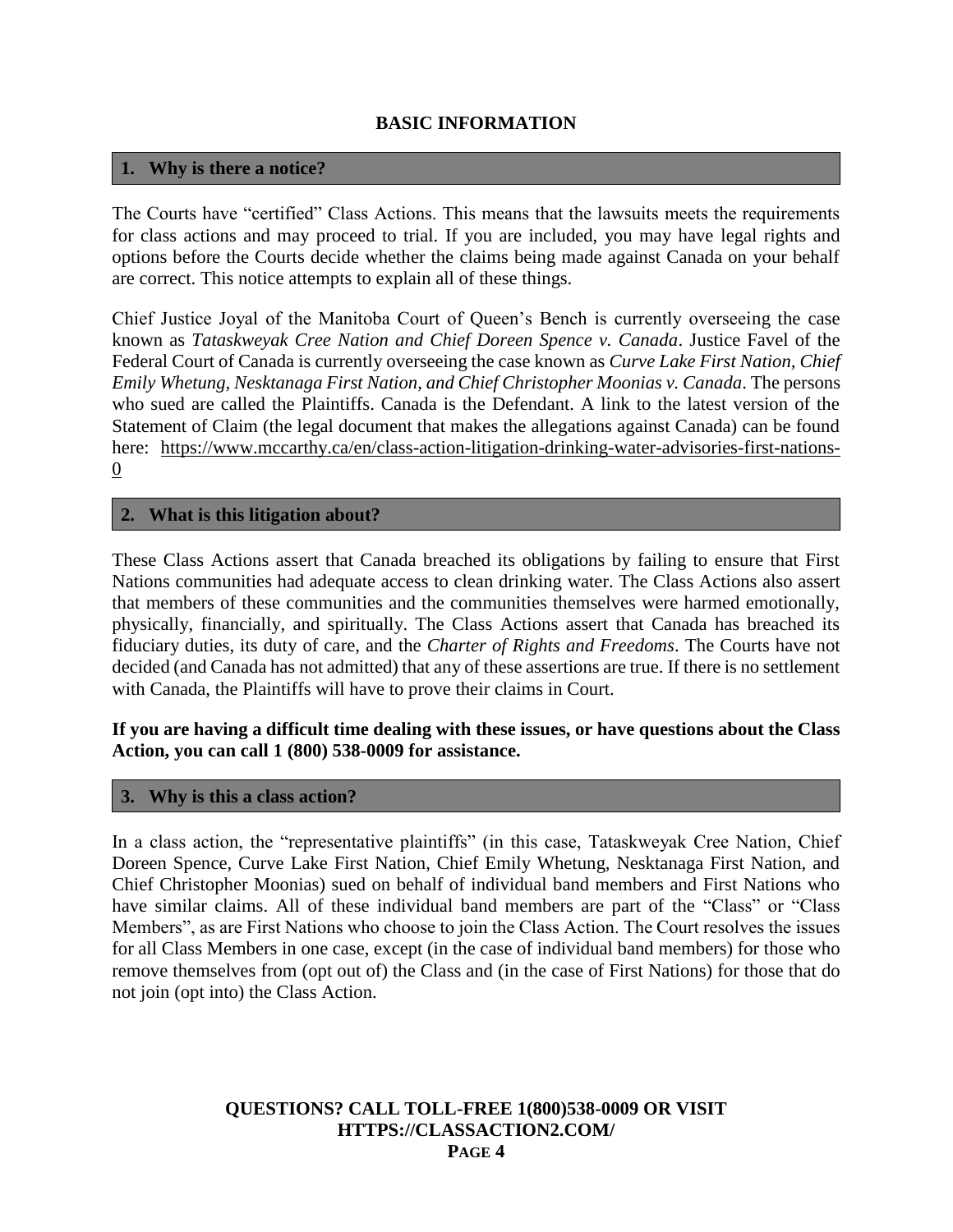### **4. Who is a member of the Class?**

The Class includes and excludes the following:

All persons, other than "Excluded Persons" who:

- (i) are members of a band, as defined in subsection  $2(1)$  of the Indian Act, R.S.C. 1985, c, I-5 ("**First Nation**"), the disposition of whose lands is subject to that Act or the *First Nations Land Management Act*, S.C. 1999, c. 24 ("**First Nations Lands**"), and whose First Nations Lands were subject to a drinking water advisory (whether a boil water, do not consume, or do not use advisory, or the like) that lasted at least one year from November 20, 1995 to present ("**Impacted First Nations**");
- (ii) were not dead two years prior to the commencement of this action (that is, by November 20, 2017); and
- (iii) ordinarily resided in an Impacted First Nation while it was subject to a drinking water advisory that lasted at least one year; and
- (iv) Tataskweyak Cree Nation, Curve Lake First Nation, Neskantaga First Nation, and any other Impacted First Nation that elects to join this action in a representative capacity ("**Participating Nations**").

**"Excluded Persons"** are members of Tsuu T'ina Nation, Sucker Creek First Nation, Ermineskin Cree Nation, the Blood Tribe, Okanagan Indian Band, and Okanagan Indian Band and Michael Darryl Isnardy.

#### **5. What are the Plaintiffs asking for?**

The Plaintiffs are asking for money and other benefits for the Class, including water infrastructure. The Plaintiffs are also asking for legal fees and costs, plus interest.

#### **6. Is there any money available to Class Members now?**

No money or benefits are available now because the Court has not yet decided whether Canada did anything wrong, and the two sides have not settled the case. There is no guarantee that money or benefits will ever be obtained. If money or other benefits become available, notice will be provided about how to ask for your share.

#### **YOUR RIGHTS AND OPTIONS**

Individual band members must decide whether to stay in the Class, and you have to decide this by **[NTD: 90 days from the first publication of notice]**. First Nations must decide whether they want to join the class by **no later than 120 days before the Class members' claims are determined.**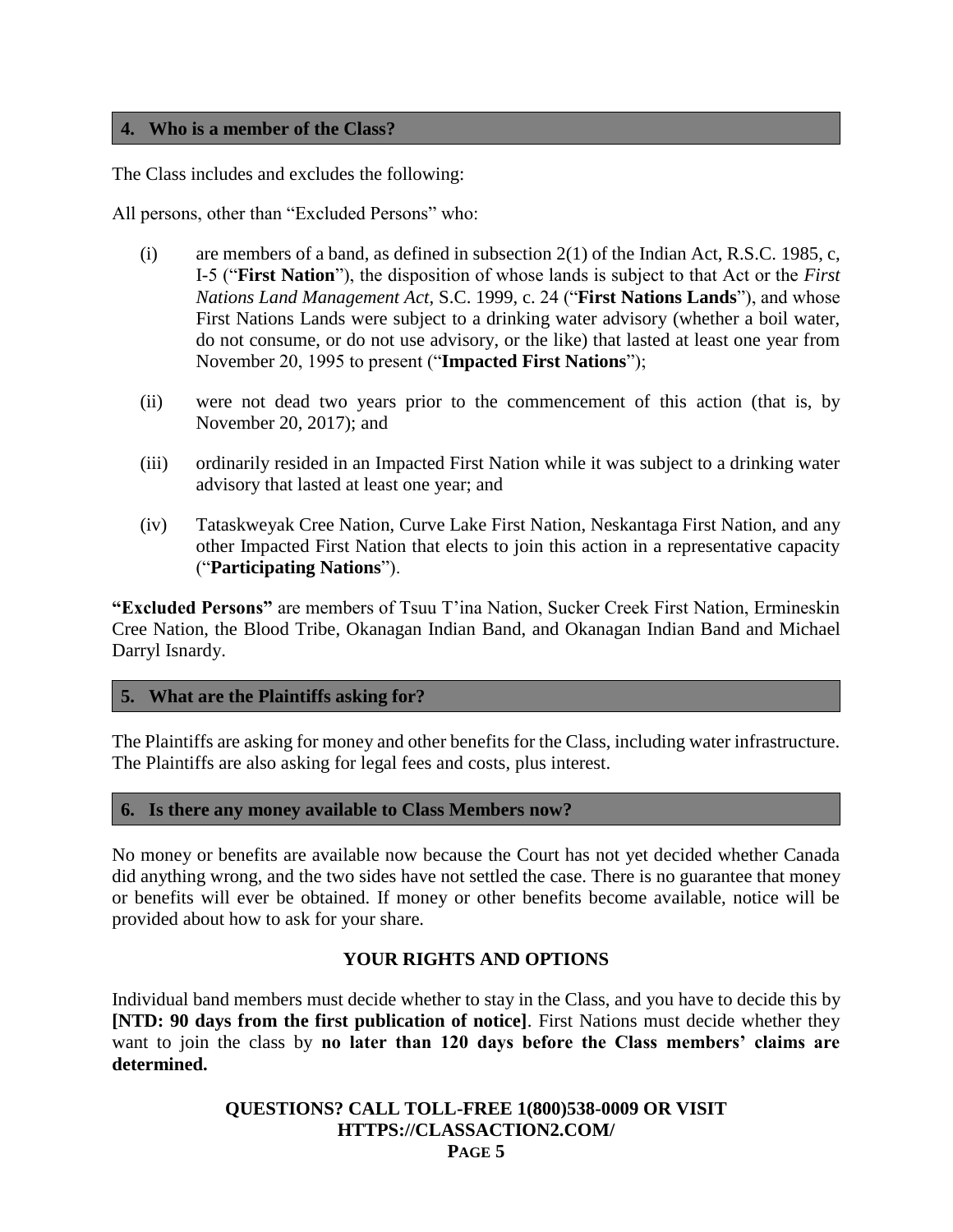### **7. What happens if I do nothing at all? What happens if the First Nation does nothing at all?**

**Individuals Band Members:** if you do nothing, you will automatically remain in the Class Action. You will be bound by all Court orders, good or bad. If any money or other benefits are awarded, you may need to take action after notice to you to receive any benefits.

**First Nations:** First Nations must chose to join the Class Action to receive the potential benefits and to be bound by all Court orders, good or bad.

### **8. What if I don't want to be in the Lawsuit? What if a First Nation wants to join the Lawsuit?**

**Individual Band Members:** If you do not want to be in the lawsuit, you must remove yourself – this is referred to as "opting out." If you remove yourself, you will not receive any benefit that may be obtained from the Class Action. You will not be bound by any Court orders and you keep your right to sue Canada as an individual regarding the issues in this case.

To remove yourself, send a communication that says you want to be removed from the Class in *Curve Lake First Nation, Chief Emily Whetung, Neskantaga First Nation, and Chief Christopher Moonias v. Canada* Court File No. CI-19-01-2466. Include your name, address, telephone number, and signature. You can also get an Opt Out Form at **[insert Administrator web link].** You must deliver your removal request by **[NTD: 90 days from the first publication of notice]** to: CA2 Inc., 9 Prince Arthur Avenue, Toronto, Ontario M5R 1B2 or info@classaction2.com.

Call **1 (800) 538-0009** if you have any questions about how to get out of the Class Action.

**First Nations:** First Nations that wish to join the Class Action and assert claims on behalf of their band or community must take action to join – this is referred to as "opting in." To opt in, or to seek more information, please contact the Administrator **1(800)538-0009** or info@classaction2.com. First Nations may also contact Class Counsel and ask for Class Counsel Stephanie Willsey (toll free: 1-877-244-7711 or swillsey@mccarthy.ca) or Kevin Hille at khille@oktlaw.com or (416) 598-3694. **Requests by First Nations to opt in must be sent no later than 120 days before Class members' claims are determined.**

### **THE LAWYERS REPRESENTING YOU**

### **10. Do Individual Band Members have a lawyer in the case?**

Yes. The Court has appointed McCarthy Tétrault LLP and Olthuis Kleer Townshend LLP to represent you and other Class Members as "Class Counsel." You will not be charged legal or other fees or expenses for these lawyers. If you want to be represented by another lawyer, you may hire one to appear in Court for you at your own expense.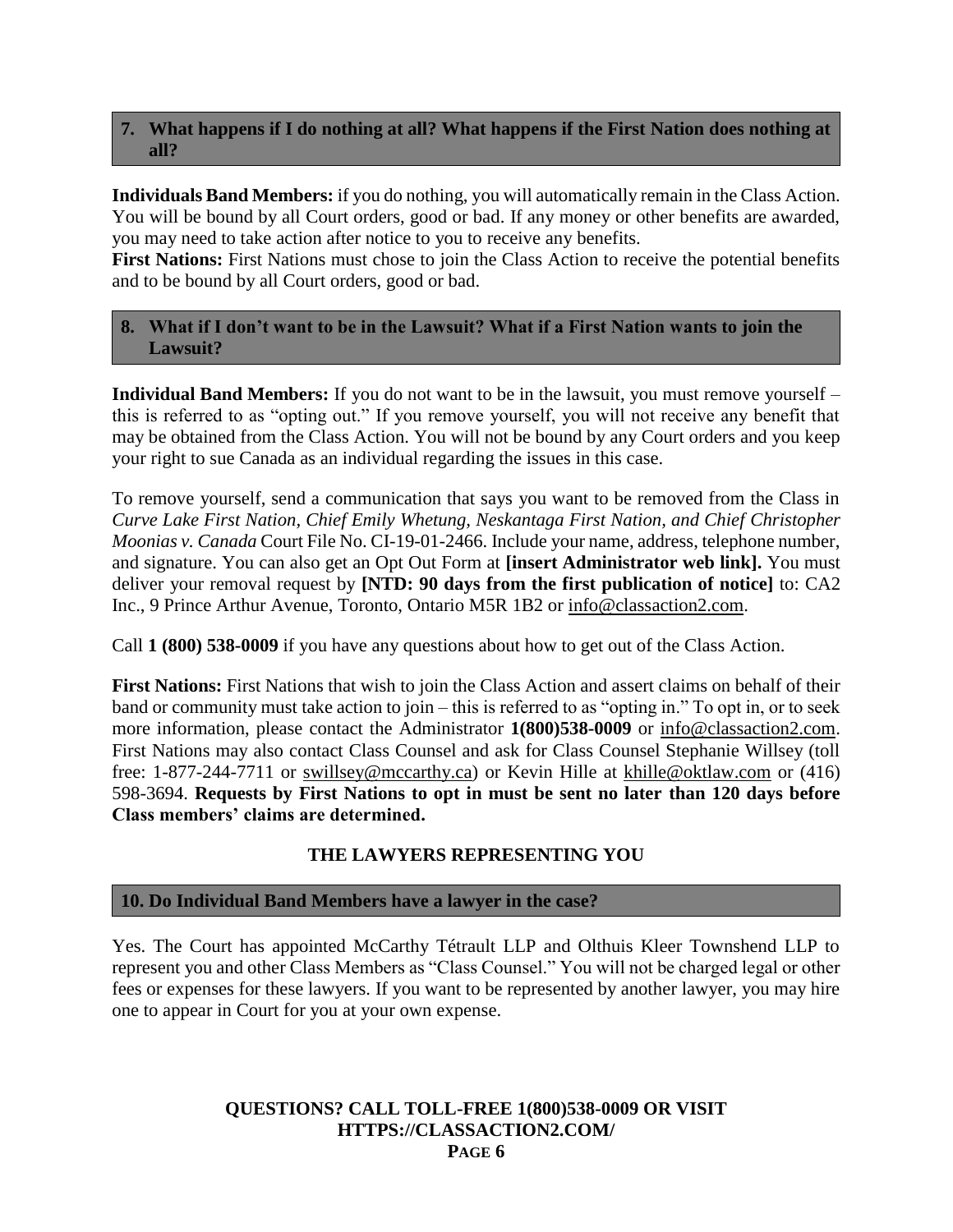#### **11. How will the lawyers be paid?**

Class Counsel will only be paid if they win judgement or if there is a settlement. The Court has to also approve their request to be paid. The fees and expenses could be deducted from any money obtained for the Class, or paid separately by the Defendant.

### **A TRIAL**

#### **12. How and when will the Court decide who is right?**

If the Class Action is not dismissed or settled, the Plaintiffs must prove their claims at a motion for summary judgement or a trial that will take place in Ottawa, Ontario. During the motion or trial, the Court will hear all of the evidence, so that a decision can be reached about whether the Plaintiffs or Canada is right about the claims in the Class Action. There is no guarantee that the Plaintiffs will win any money or benefits for the Class.

#### **13. Will I get money after the trial?**

If the Plaintiffs obtain money or benefits as a result of a trial or settlement, you will be notified about how to ask for a share or what your other options are at that time. These things are not known right now. Important information about the case will be posted on the website **[NTD: insert Administrator website]** as it becomes available.

### **GETTING MORE INFORMATION**

#### **14. How do I get more information? How to I get information to people who need it?**

You can get more information at **https://classaction2.com/** by calling toll free at  $1(800)538-0009$ , by writing to: CA2 Inc., 9 Prince Arthur Avenue, Toronto, Ontario M5R 1B2, or by emailing: **info@classaction2.com.**

First Nations and Individual Band Members may also contact Class Counsel and ask for Class Counsel Stephanie Willsey (toll free: 1-877-244-7711 or swillsey@mccarthy.ca or 66 Wellington Street West, Toronto, Ontario, M5K 1E6) or Class Counsel Kevin Hille at khille@oktlaw.com or (416) 598-3694 or 250 University Avenue,  $8<sup>th</sup>$  floor, Toronto, Ontario, M5H 3E5.

**Curve Lake First Nation, Chief Emily Whetung, Neskantaga First Nation, Chief Christopher Moonias, Tataskweyak Cree Nation, Chief Doreen Spence, and Class Counsel kindly ask for the help of health care workers, social workers, First Nation community leaders, family members, caregivers and friends of Class members in getting information to Class Members who would have trouble reading or understanding this notice. More information about this lawsuit is available at the website or by contacting the Administrator or Class Counsel. Please show this notice to people who may be impacted by this lawsuit or their caregivers.**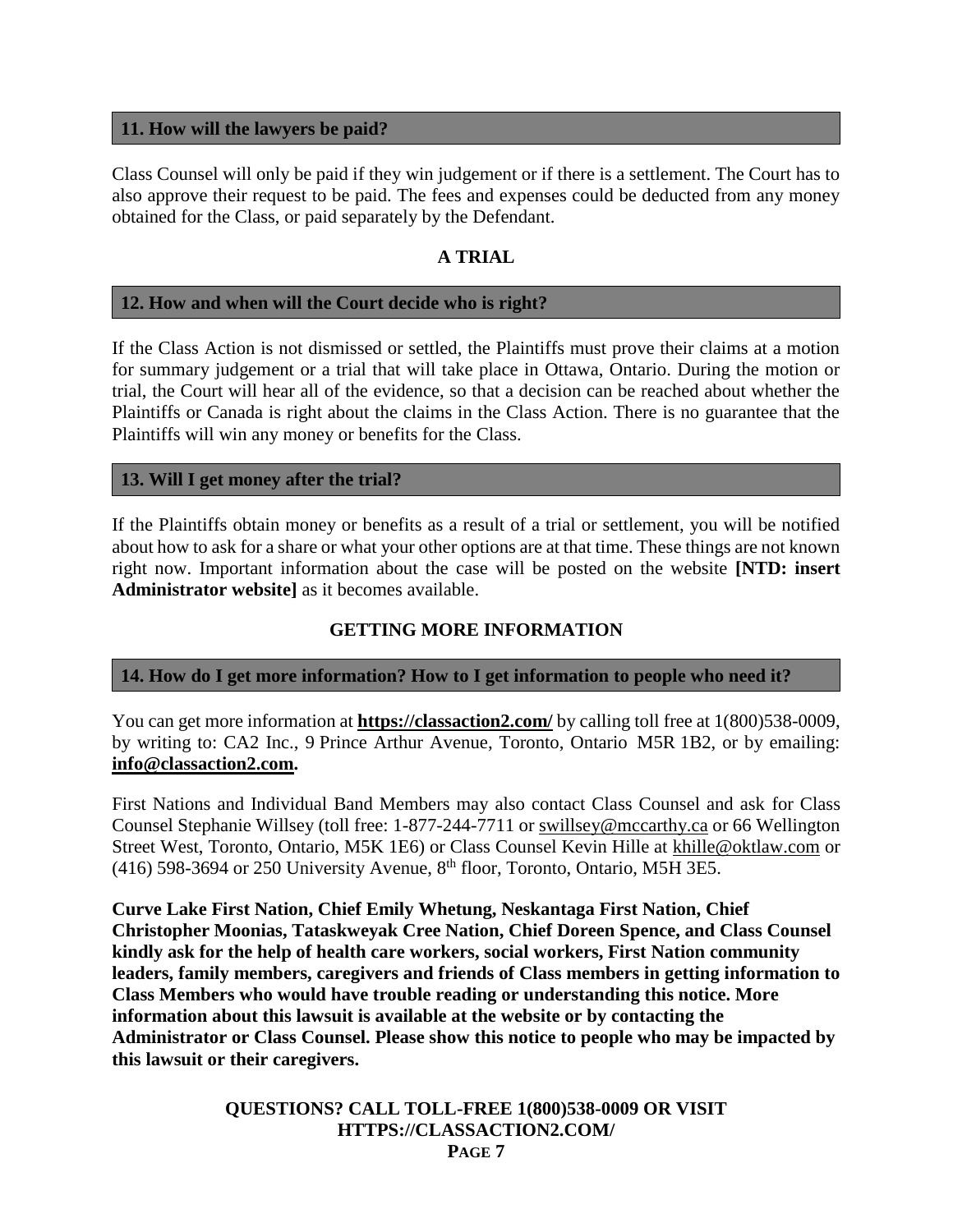### **Schedule C**

### **List of Newspapers**

Globe and Mail National Post Winnipeg Free Press Vancouver Sun Edmonton Sun Calgary Herald Saskatoon Star Phoenix Regina Leader Post Thunder Bay Chronicle-Journal Toronto Star Ottawa Citizen Montreal Gazette Montreal La Presse (digital edition) Halifax Chronicle-Herald Moncton Times and Transcript

First Nations Drum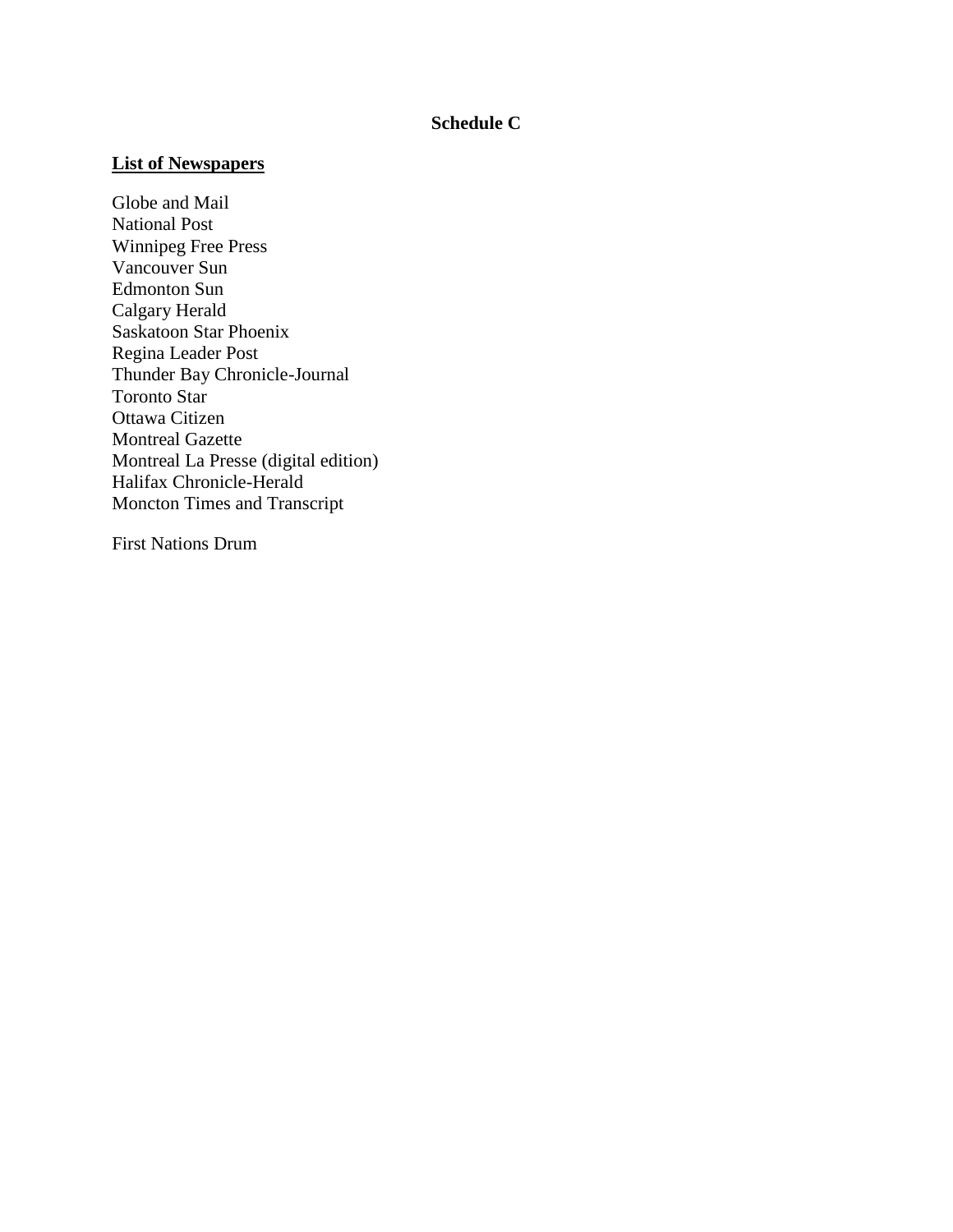### **Schedule D**

### **FORM OF OPT OUT COUPON**

### To: **[Insert Claim Administrator Address] [Insert Administrator Email Address]**

This is **NOT** a claim form. Completing this **OPT OUT COUPON** will exclude you from receiving any compensation or other benefits arising out of any settlement or judgment in the class proceeding named below:

*Note: To opt out, this coupon must be properly completed and sent to the above-address no later than* **[INSERT DATE THAT IS 90 DAYS FROM THE FIRST NOTICE PUBLICATION]** Court File No.: T-1673-19

### **CURVE LAKE FIRST NATIONAL and CHIEF EMILY WHETUNG on her own behalf and on behalf of all members of CURVE LAKE FIRST NATION and NESKANTAGA FIRST NATION and CHIEF CHRISTOPHER MOONIAS on his own behalf and on behalf of all members of NESKANTAGA FIRST NATION**

Plaintiff

- and -

### **ATTORNEY GENERAL OF CANADA**

Defendant

### **I understand that by opting out of this class proceeding, I am confirming that I do not wish to participate in this class proceeding.**

I understand that any individual claim I may have must be commenced within a specified limitation period or that claim will be legally barred.

I understand that the certification of this class proceeding suspended the running of the limitation period from the time the class proceeding was filed. The limitation period will resume running against me if I opt out of this class proceeding.

I understand that by opting out, I take full responsibility for the resumption of the running of any relevant limitation period legal steps to protect any claim I may have.

Date: Name of Class Member: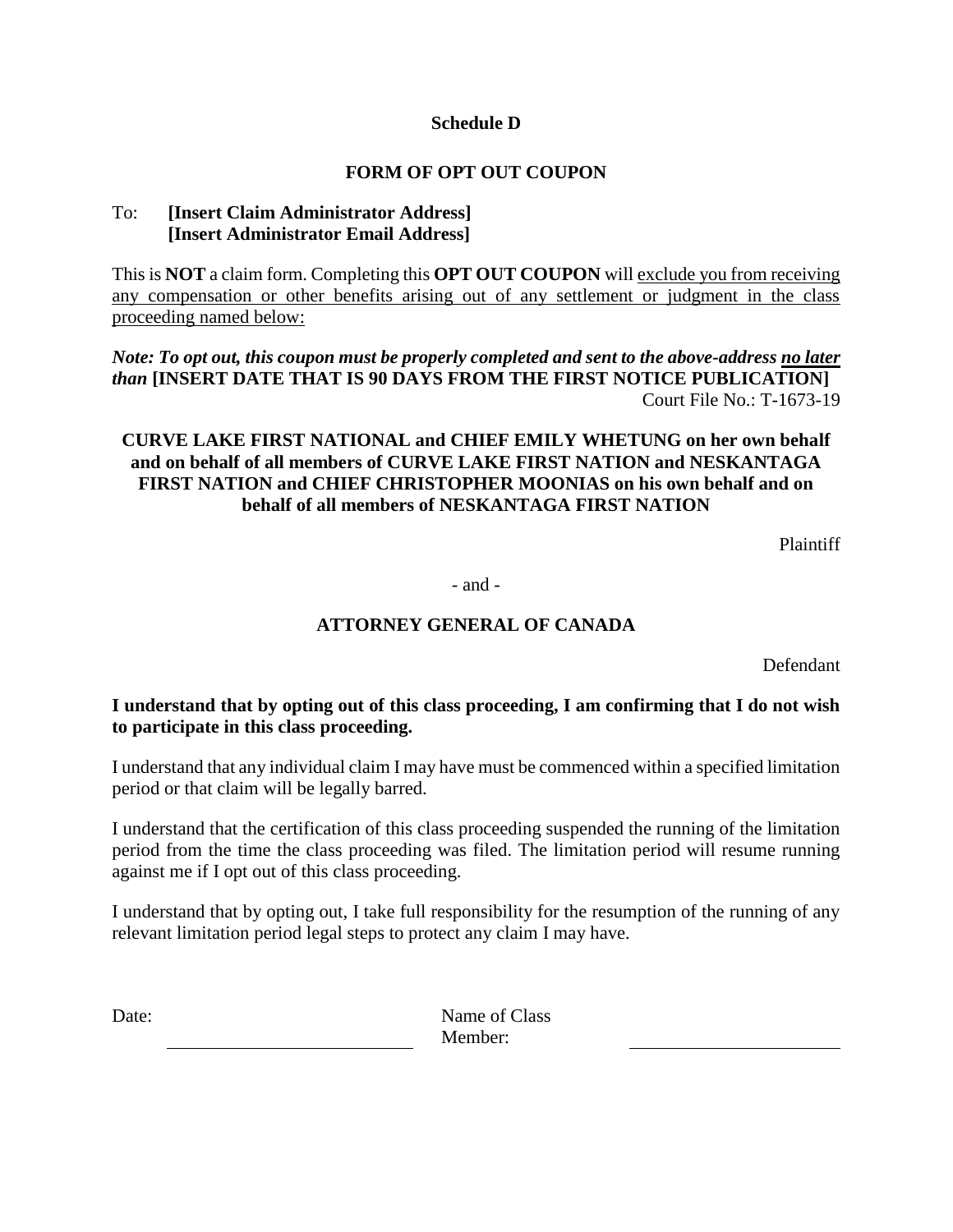Signature of Witness Signature of Class Member Opting Out

Name of Witness: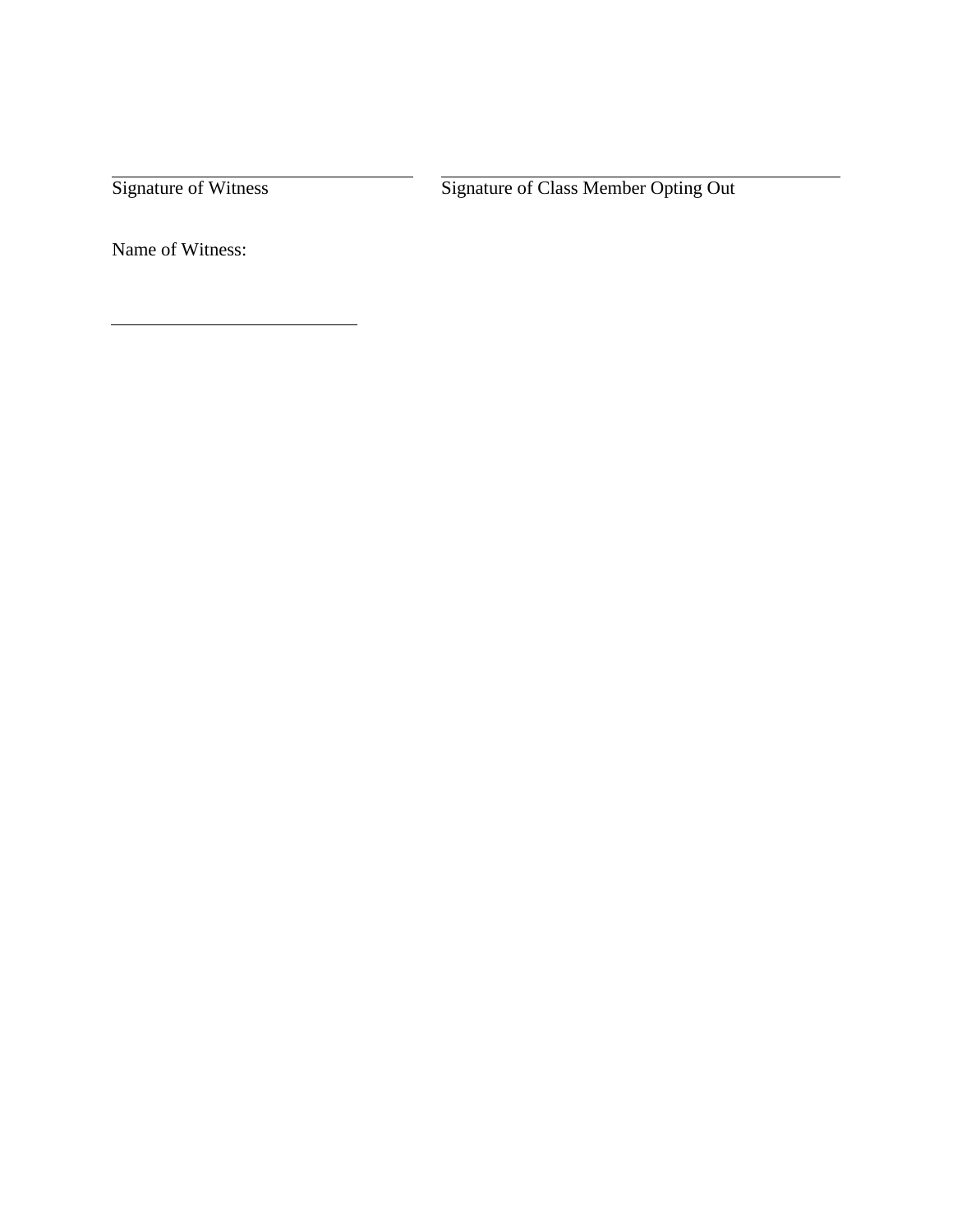### **Appendix 1**

Court File No. T-1673-19

#### **FEDERAL COURT**

<span id="page-18-0"></span>BETWEEN:

### **CURVE LAKE FIRST NATION and CHIEF EMILY WHETUNG on her own behalf and on behalf of all members of CURVE LAKE FIRST NATION and NESKANTAGA FIRST NATION and CHIEF CHRISTOPHER MOONIAS on his own behalf and on behalf of all members of NESKANTAGA FIRST NATION**

Plaintiffs

- and -

#### **ATTORNEY GENERAL OF CANADA**

Defendant

Proceeding under *Federal Courts Rules, 334.16 and 334.17*

### **LITIGATION PLAN**

### **FOR COMMON ISSUES, CERTIFICATION AND SUMMARY JUDGMENT MOTIONS**

1. Attached as **Schedule "A"** is the parties' consent timetable. This Litigation Plan is intended to address the Plaintiffs' motions for certification and summary judgement.

2. If the motion for summary judgement is successful, a further plan will be proposed to address any remaining issues, depending on the outcome.

3. Alternatively, if the motion for summary judgement is not successful, the Plaintiffs will propose a further plan for the trial of the common issues.

4. The Plaintiffs seek certification of the following common issue to be resolved on behalf of the class as a whole ("**Stage 1 Common Issue**"):

(a) From November 20, 1995 to the present, did the Defendant owe a duty or an obligation to Class members to take reasonable measures to provide them with, or ensure they were provided with, or refrain from barring, adequate access to water that is safe for human use?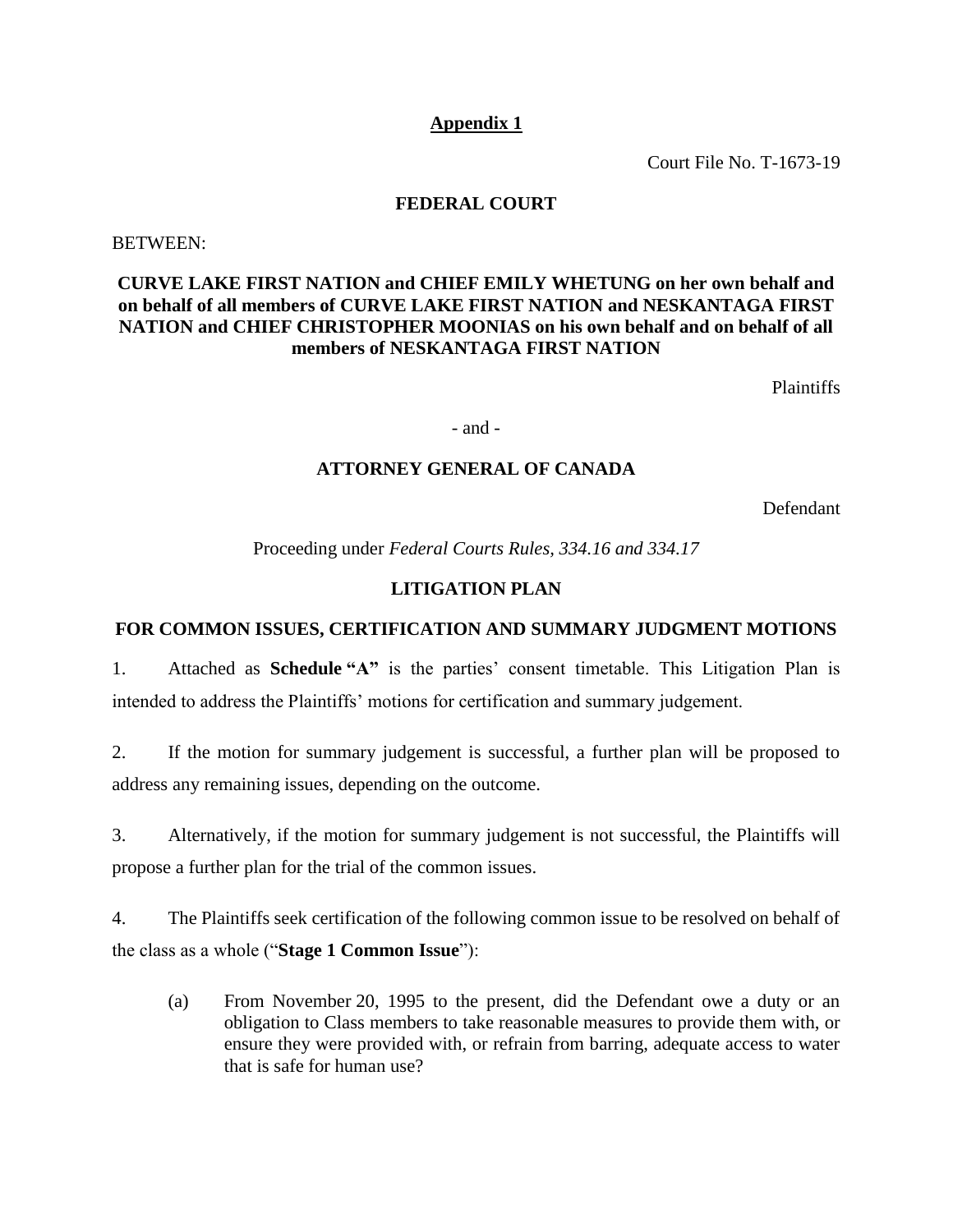5. If the Defendant consents to certification of a class proceeding, the Plaintiffs will negotiate with the Defendant to resolve the common issues. If the negotiations fail, the Plaintiffs will require the delivery of a Statement of Defence, following which they will deliver a record in support of a motion for summary judgement on the Stage 1 Common Issue. At a pre-trial conference following delivery of the Plaintiffs' record, they will ask the Court to determine that this matter is appropriate for summary judgement and schedule a hearing of their motion.

6. If the Defendant opposes the certification of a class proceeding, the Plaintiffs will require the Defendant to deliver a Statement of Defence. The Plaintiffs will then deliver a record in support of motions for certification and summary judgement on the Stage 1 Common Issue. At a pre-trial conference following the delivery of the Plaintiffs' record, they will ask the Court to determine that this matter is appropriate for summary judgement and schedule the hearing of their motion for summary judgement together with the hearing of their motion for certification.

7. At the certification motion, the Plaintiffs will also seek certification of the following common issues to be resolved on behalf of each Impacted First Nation sub-group, being the members of that First Nation and the First Nation itself, if it is a Participating First Nation ("**Stage 2 Common Issues**"):

- (a) If the answer to common issue 4(a) is "yes", did Canada breach its duties or obligations to members of the sub-group?
- (b) If the answer to common issue 7(a) is yes, is any breach of the *Charter of Rights and Freedoms* ("*Charter*") saved by s. 1 of the *Charter*?
- (c) If the answer to common issue 7(a) is yes, did the Defendant's breach cause a substantial and unreasonable interference with Class members' or their First Nations' use and enjoyment of their lands?
- (d) If the answer to common issue  $7(a)$  is "yes" and the answer to common issue  $7(b)$ is "no", are damages available to members of the sub-group under s. 24(1) of the *Charter*?
- (e) Can the causation of any damages suffered by members of the sub-group be determined as a common issue?
- (f) Can the Court make an aggregate assessment of all or part of any damages suffered by members of the sub-group?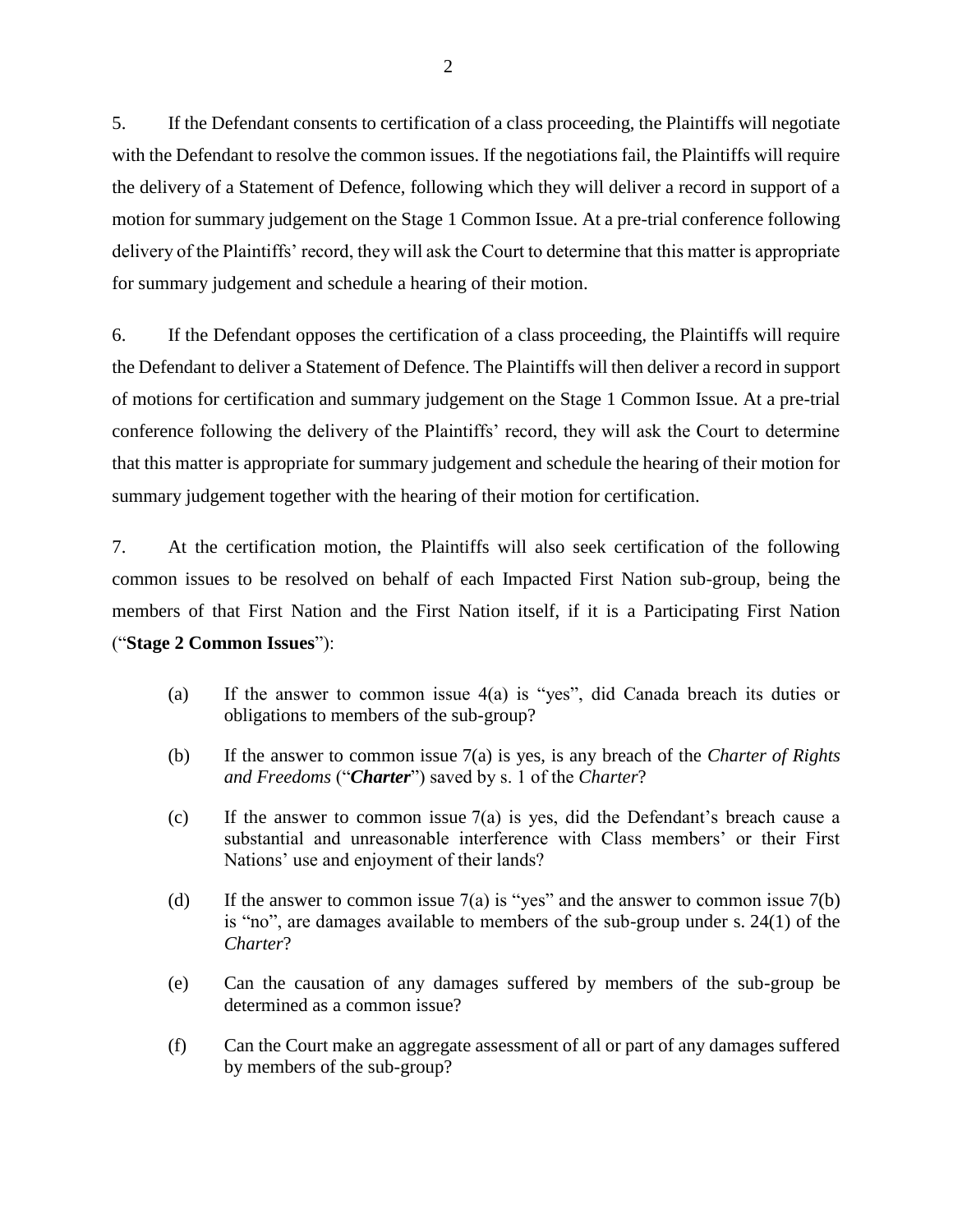- (g) Does the Defendant's conduct justify an award of punitive damages, and if so, in what amount?
- (h) Should the Court order that the Defendant take measures to provide or ensure that members of the sub-group are provided with, or refrain from barring, adequate access to clean tap water?
	- (i) If so, what measures should be ordered?

8. If the Stage 1 Common Issue is determined in favour of the Plaintiffs, the parties will conclude a discovery plan to manage the Defendant's timely production of relevant documents in respect of the Stage 2 Common Issues for each Impacted First Nation sub-group.

9. Upon assessing the Defendant's productions, the Plaintiffs will decide whether to bring motions for summary judgement on the Stage 2 Common Issues for some or all of the Impacted First Nation sub-groups, or alternatively, to schedule a trial of these common issues.

### **NOTIFICATION OF CERTIFICATION AND OPT OUT PROCEDURE**

10. On the motion for certification, the Plaintiffs will ask that the Court settle the form and content for notification of the certification of this action (the "**Notice of Certification**"), the timing and manner of providing Notice of Certification ("**Notice Program**") and set out an opt-out date as being three (3) months following the date of the Certification Order ("**Opt-Out Date**"), and an opt-in date as being six (6) months prior to the commencement of the determination of the Stage 2 Common Issues.

11. If a motion for summary judgement is being heard together with a motion for certification, the Plaintiffs will ask the court to render its decision on certification first, direct that notice issue if a class proceeding is certified, and then render its decision on the Stage 1 Common Issue following the Opt-Out Date.

12. The Plaintiffs will ask the Court to order that the defendant pay the costs of the Notice Program, including the cost of the Administrator.

- 13. The Plaintiffs will seek an order for the distribution of notice of certification as follows:
	- (a) posting the notice on the respective websites of Class Counsel, the Defendant, and the Administrator;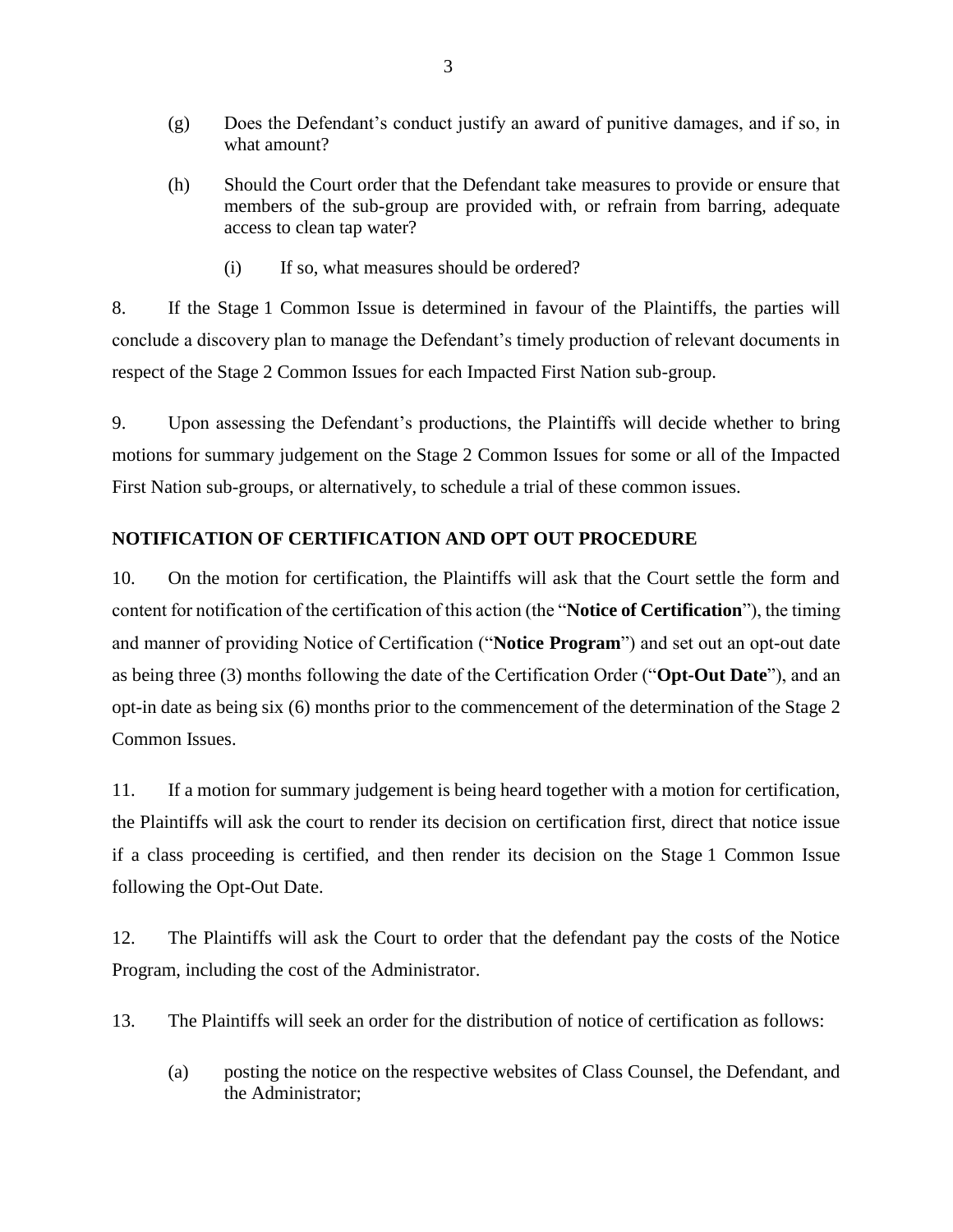- (b) publishing the notice in designated newspapers;
- (c) distributing the notice to all offices of Tataskweyak Cree Nation and the Assembly of First Nations.
- (d) forwarding the notice to any Class member who requests it and the Chiefs of every First Nation that is eligible to opt into the class, as well as each band office;
- (e) establishing a national toll-free support line, to provide assistance to Class members, family, guardians, or other persons who make inquiries on their own behalf or on behalf of Class members.
- (a) And by such other notice as the Court directs.

14. The Plaintiffs will ask the Court to approve opt-out and opt-in forms to be used by class members wishing to opt out of, or opt into, the class action, which will require the Class member to provide sufficient information to establish their membership in the Class.

### **LITIGATION STEPS FOLLOWING THE DETERMINATION OF COMMON ISSUES FAVOURABLE TO THE CLASS**

### **Notice of Resolution of Common Issues**

15. The Plaintiffs will ask that the Court settle the form and content for notification of the resolution of the Stage 1 and Stage 2 Common Issues ("**Resolution Notice Plan**") and the means by which Class members will file claims ("**Claim Forms**") by a fixed date with the Administrator. The Plaintiffs will also ask that the Court settle an appropriate process to determine any remaining individual issues.

#### **Valuation of Damages**

16. If the Common Issues are resolved in favour of the Plaintiffs, the Plaintiffs propose two (2) methods for assessing and distributing damages for the class members as follows:

- (a) Aggregate damages that accrue to individual Class members on a *pro rata* basis or on a *pro rata* basis within a sub-group;
- (b) Aggregate damages that accrue to Participating First Nations on a community basis; and

17. Following the determination of aggregate damages, including punitive damages, additional damages may be awarded in individual issues proceedings.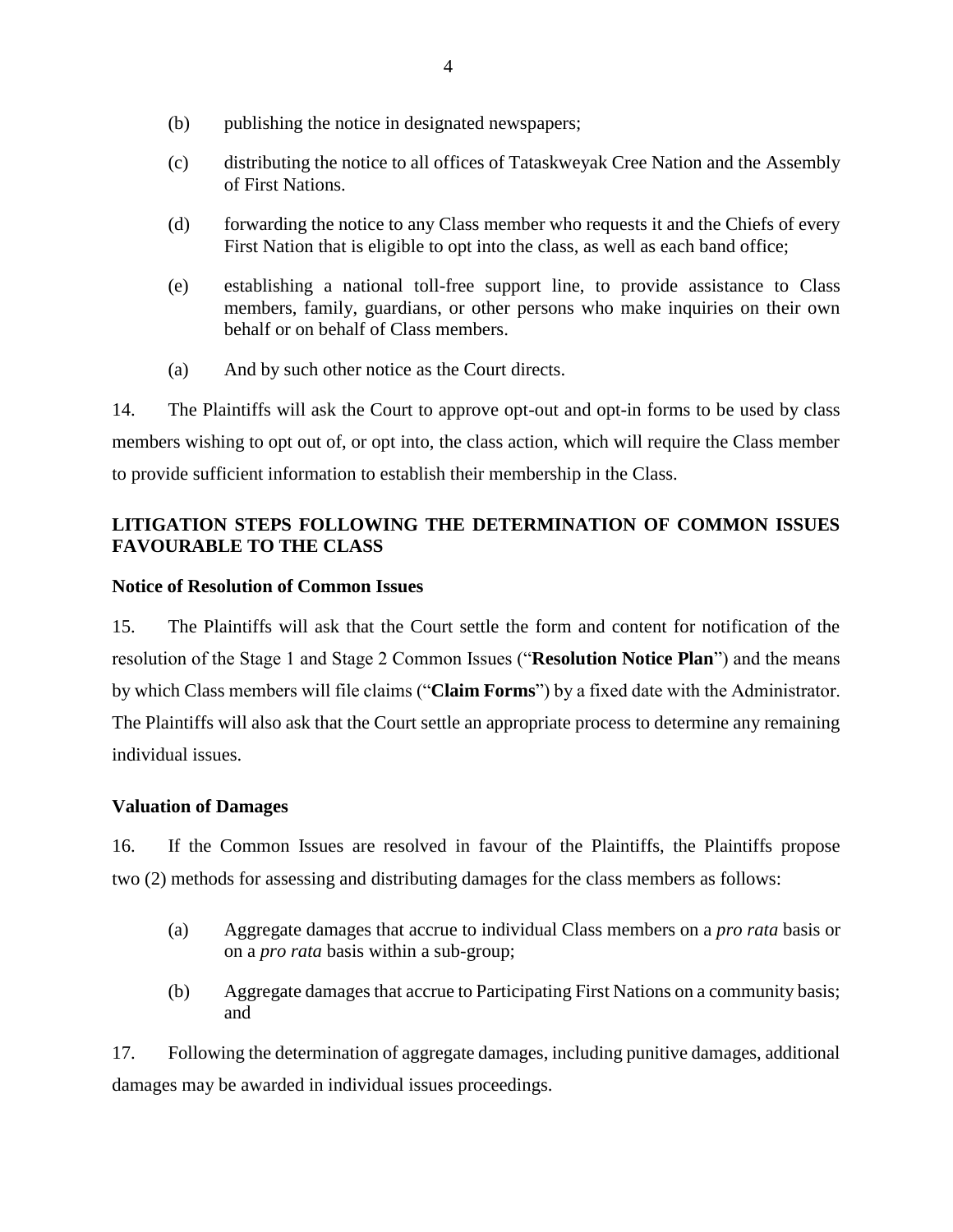#### **Assessment of Number of Claimants**

18. After the deadline for submitting Claim Forms has expired, the Administrator shall calculate the total number of claimants for the purpose of any *pro rata* distribution of aggregate damages.

19. The Parties may also retain an actuary to assist with the determination of Class size and the demographics of the Class.

#### **Global Punitive Damages Distribution**

20. Should the Court award aggregate damages to the Class or a sub-group, the total amount of damages will be apportioned to the class in a manner to be determined by the Court within a fixed period of time set by the Court from the Notice of Resolution.

#### **Funds not Distributed**

21. Any monies not distributed will be distributed *cy-près* as the Court directs. The Plaintiffs propose that any residual amounts be distributed *cy-près* to community organizations that assist with water infrastructure in Impacted First Nations.

#### **Resolution of the Individual Issues**

22. Within thirty (30) days of the issuance of the judgment on the common issues, the parties will convene to settle a protocol to resolve any individual issues. If the parties cannot settle such a protocol, the Plaintiffs will move for directions from the Court within sixty (60) days.

#### **MISCELLANEOUS REQUIREMENTS OF THE LITIGATION PLAN**

#### **Funding**

23. Class Counsel have entered into an agreement with the Representative Plaintiffs with respect to legal fees and disbursements. This agreement provides that counsel will not receive payment for their work unless and until the class proceeding is successful or costs are recovered from the Defendant.

24. Class Counsel's legal fees are subject to court approval.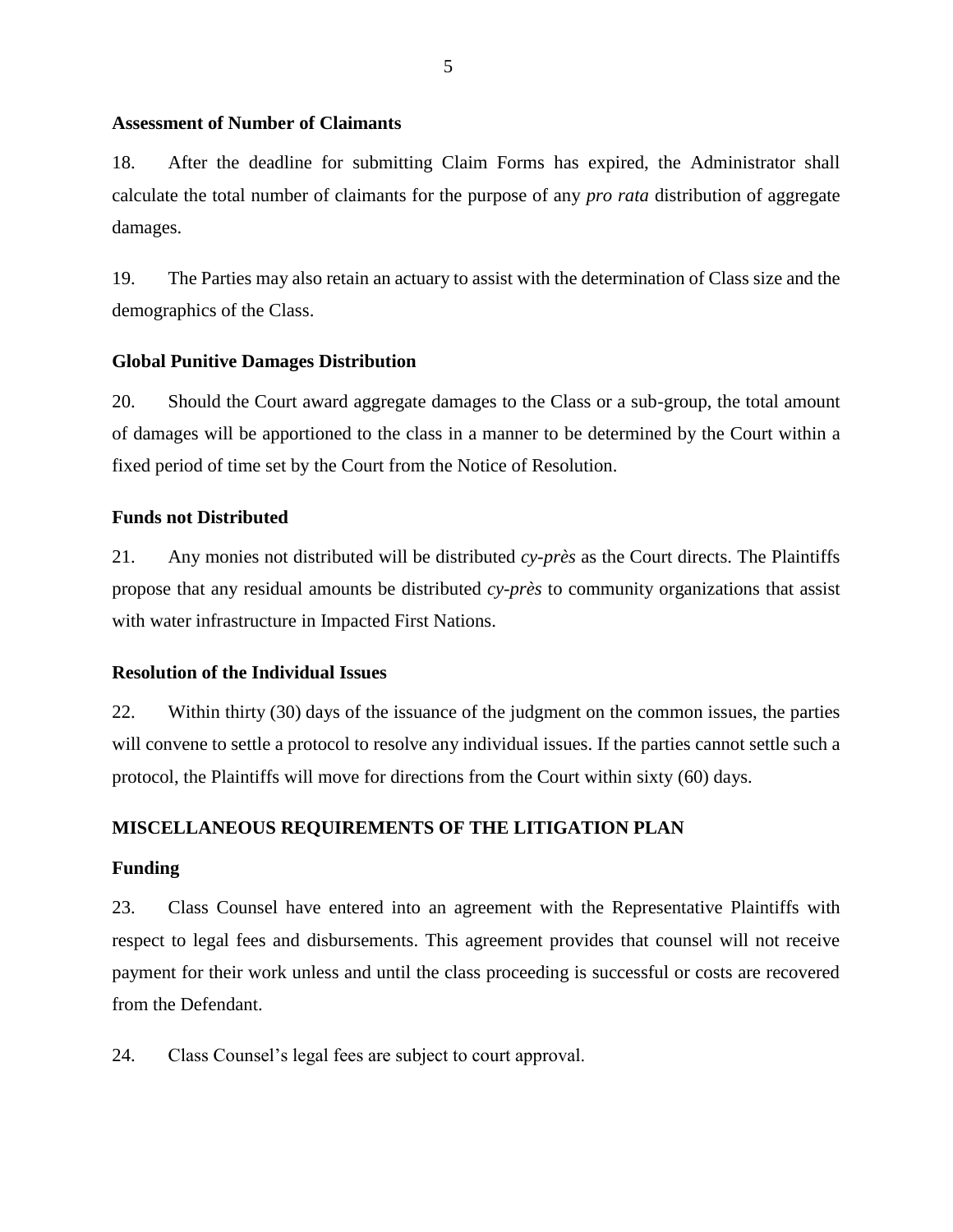#### **Claims Administration**

25. The Administrator will provide the claims administration for any settlement or judgement achieved. The Administrator will distribute notice in accordance with the Resolution Notice Plan. If a settlement is achieved and a settlement fund is provided, or if judgement results in an award in favour of Class members, the Administrator will administer payments out of the fund to claimants based on the procedures set out above, after approval and/or modification by the Court.

#### **Class Action Website**

26. From time to time, Class Counsel will post relevant pleadings and court filings, the latest documents and summaries of the latest developments, anticipated timelines, frequently asked questions and answers, and contact information for class counsel for the information of class members.

#### **Conflict Management**

27. Class Counsel and the Plaintiffs have taken appropriate measures to determine that no conflict of interest exists among the members of the Class, and no such conflict is anticipated. Should a conflict arise, McCarthy Tétrault LLP will represent one sub-group, and Olthuis Kleer Townshend LLP will represent the other. Should any conflict arise as between First Nations and their members, which is not anticipated given their commonality of interest, McCarthy Tétrault LLP will represent the members and Olthuis Kleer Townshend LLP will represent the First Nations.

#### **Applicable Law**

28. The applicable law is the *Constitution Act, 1982*, the *Constitution Act, 1867*, the *Charter of Rights and Freedoms*, the *Safe Drinking Water for First Nations Act*, S.C. 2013, c. 21, the *Indian Act*, R.S.C. 1985, c, I-5, the *First Nations Land Management Act*, S.C. 1999, c. 24, *The Federal Courts Act*, R.S.C., 1985 c. F-7 as well as applicable regulations, the common law and the law of Canada.

#### **Coordination of proceedings**

29. On July 14, 2020 the Manitoba Court of Queen's Bench certified a related class proceeding in the matter styled *Tataskweyak Cree Nation v. Canada*, Court File No. 19-01¬24661 (the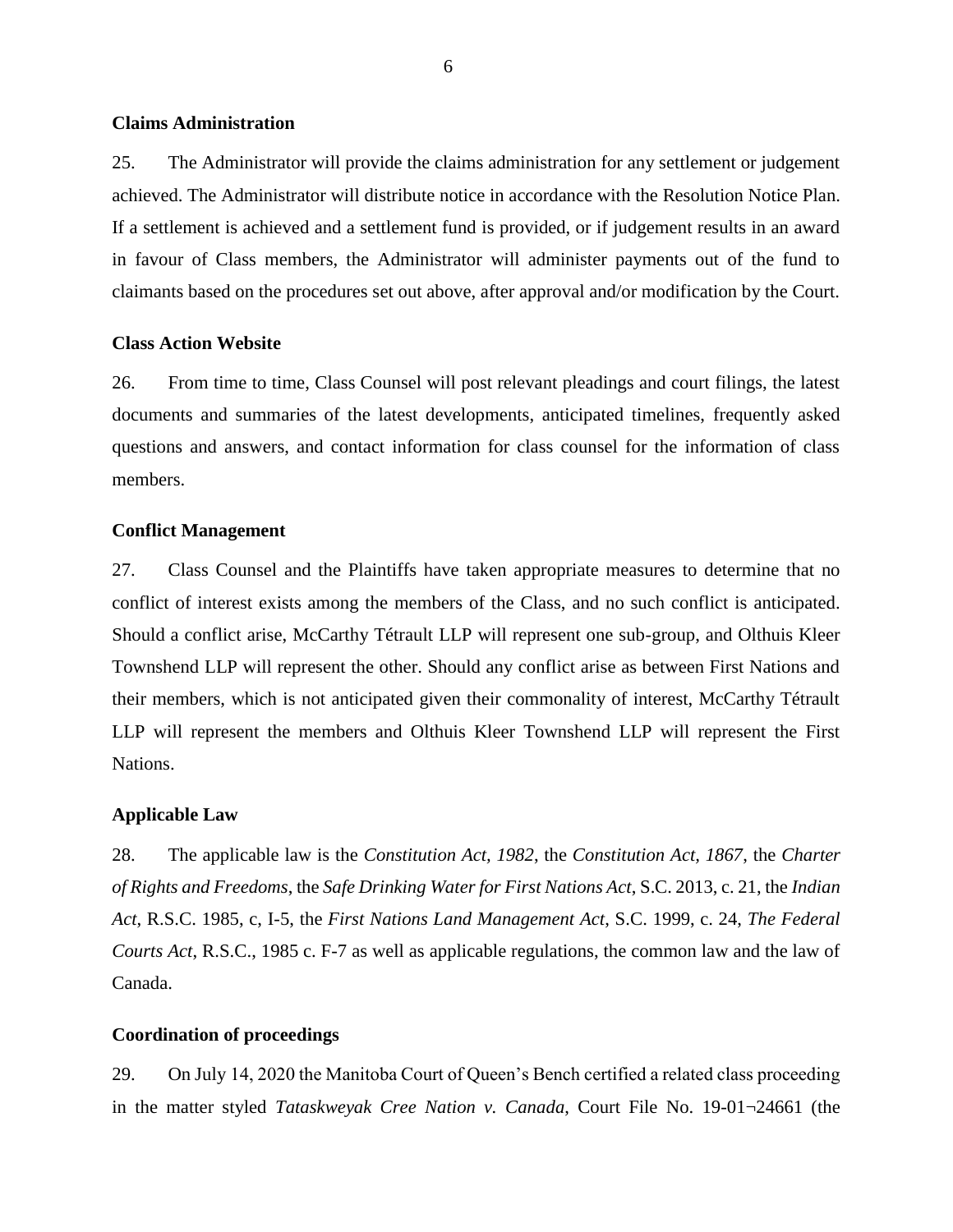"**Tataskweyak Action**"). The representative plaintiffs in the Tataskweyak Action have pledged to work collaboratively with the Plaintiffs to advance their common interests. Pursuant to the *Canadian Judicial Protocol for the Management of Multi-jurisdictional Class Actions and the Provision of Class Action Notice*, the Plaintiffs will ask the Federal Court and the Manitoba Court of Queen's Bench to convene joint case management conferences, as appropriate, to ensure coordination between the two proceedings and to promote efficiency. In order to ensure consistent results, the Plaintiffs may ask that the Federal Court and the Manitoba Court of Queen's Bench sit together to hear any motion for summary judgement or any trial of the Tataskweyak Action and this action.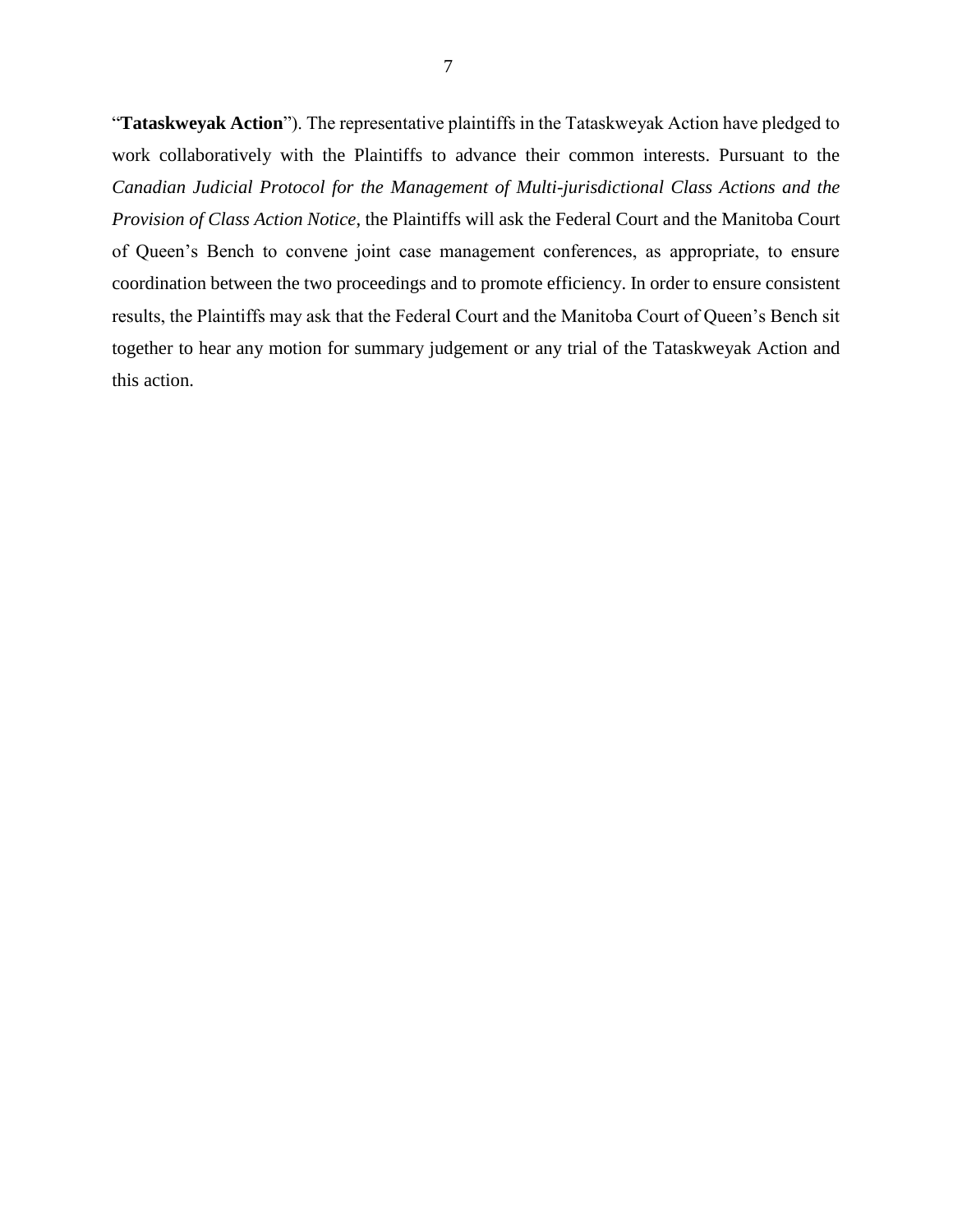# **Schedule A**

# **Timetable**

| PROPOSED LITIGATION TIMETABLE            |                       |                                                                                                                                                            |  |  |  |
|------------------------------------------|-----------------------|------------------------------------------------------------------------------------------------------------------------------------------------------------|--|--|--|
| <b>Steps To Be Completed</b>             | <b>By Which Party</b> | Date To Be Completed By                                                                                                                                    |  |  |  |
| Delivery of Statement of<br>Defence      | Defendant             | To be delivered on 60 days'<br>notice by the Plaintiffs                                                                                                    |  |  |  |
| Delivery of Reply, if any                | Plaintiffs            | To be delivered 15 days after<br>delivery of Statement of<br>Defence                                                                                       |  |  |  |
| Delivery of Summary<br>Judgement Record  | Plaintiffs            | June 30, 2020 (may be<br>adjourned up to 5 months if<br>Defendant consents to<br>certification and engages in<br>exploratory settlement<br>discussions)    |  |  |  |
| Pre-trial to assess summary<br>judgement | All parties           | July 2020 (may be adjourned<br>up to 5 months if Defendant<br>consents to certification and<br>engages in exploratory<br>settlement discussions)           |  |  |  |
| Delivery of Responding<br>Record         | Defendant             | October 30, 2020 (may be<br>adjourned up to 5 months if<br>Defendant consents to<br>certification and engages in<br>exploratory settlement<br>discussions) |  |  |  |
| Delivery of Reply Record, if<br>any      | Plaintiffs            | December 16, 2020 (or<br>45 days after delivery of<br>Responding Record,<br>whichever is later)                                                            |  |  |  |
| Cross-examinations                       | All parties           | To be completed 75 days<br>after delivery of Reply<br>Record, if any, or 120 days<br>after delivery of Responding<br>Record                                |  |  |  |
| Refusals Motions, if any                 | All parties           | To be completed 30 days<br>after completion of cross-<br>examinations                                                                                      |  |  |  |
| Delivery of answers to<br>undertakings   | All parties           | To be completed 15 days<br>after refusals motion                                                                                                           |  |  |  |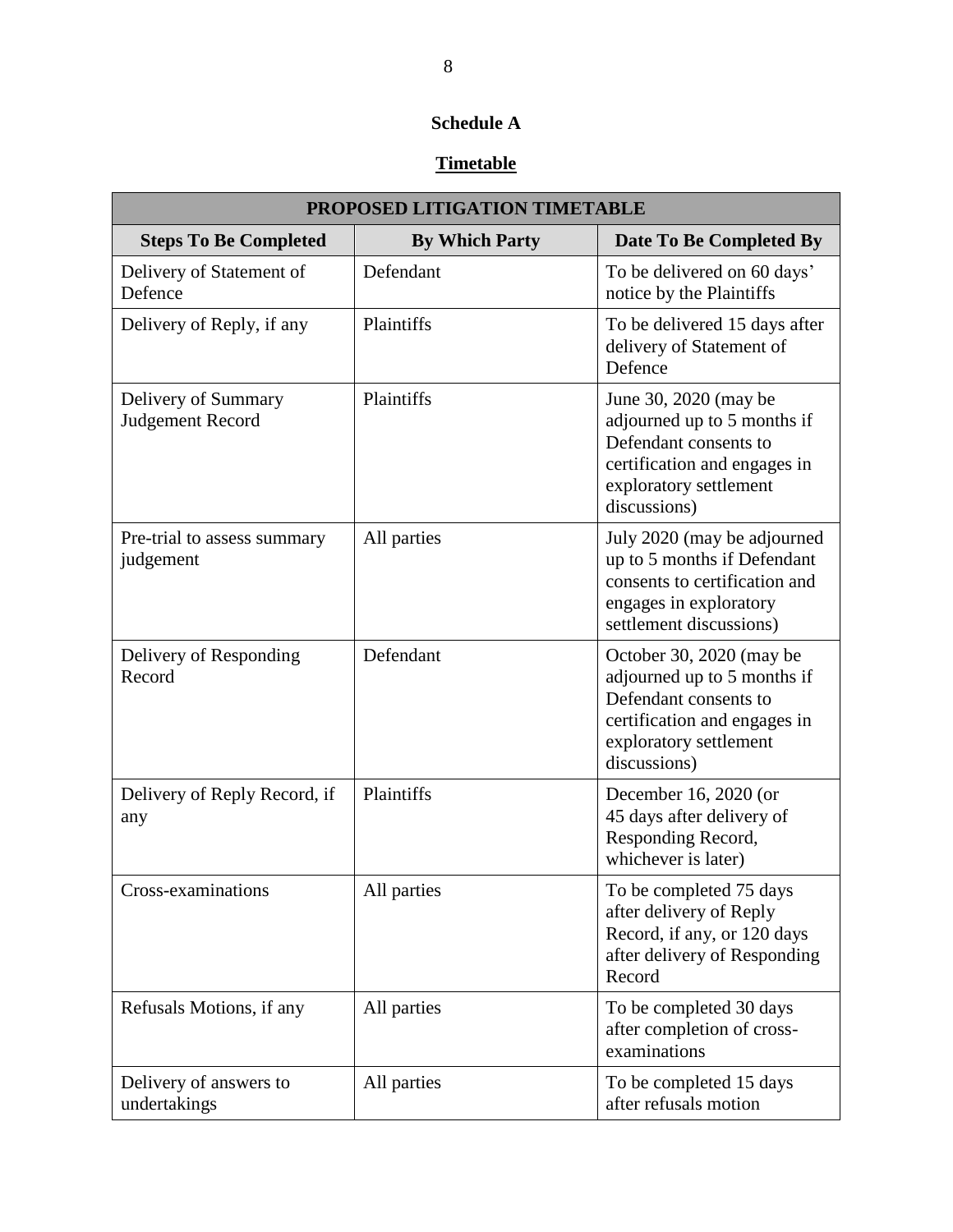| <b>PROPOSED LITIGATION TIMETABLE</b>                   |                       |                                                                           |  |  |  |
|--------------------------------------------------------|-----------------------|---------------------------------------------------------------------------|--|--|--|
| <b>Steps To Be Completed</b>                           | <b>By Which Party</b> | Date To Be Completed By                                                   |  |  |  |
| Delivery of Moving Factum                              | <b>Plaintiffs</b>     | To be delivered 45 days after<br>completion of answers to<br>undertakings |  |  |  |
| Delivery of Responding<br>Factum                       | Defendant             | To be delivered 45 days after<br>delivery of Moving Factum                |  |  |  |
| Delivery of Reply Factum                               | <b>Plaintiffs</b>     | To be delivered 15 days after<br>delivery of Responding<br>Factum         |  |  |  |
| Hearing of possible Summary<br><b>Judgement Motion</b> | All parties           | July-August 2021                                                          |  |  |  |

Court File No. T-1673-19

### **FEDERAL COURT**

### **CURVE LAKE FIRST NATION and CHIEF EMILY WHETUNG on her own behalf and on behalf of all members of CURVE LAKE FIRST NATION and NESKANTAGA FIRST NATION and CHIEF CHRISTOPHER MOONIAS on his own behalf and on behalf of all members of NESKANTAGA FIRST NATION**

Plaintiffs

- and -

### **ATTORNEY GENERAL OF CANADA**

Defendant

#### **LITIGATION PLAN**

(Filed this 8th day of September, 2020)

#### **McCarthy Tétrault LLP**

Suite 5300, Toronto Dominion Bank Tower Toronto ON M5K 1E6

#### **John P. Brown** LSO#22635H jbrown@mccarthy.ca **Eric S. Block** LSO#47479K